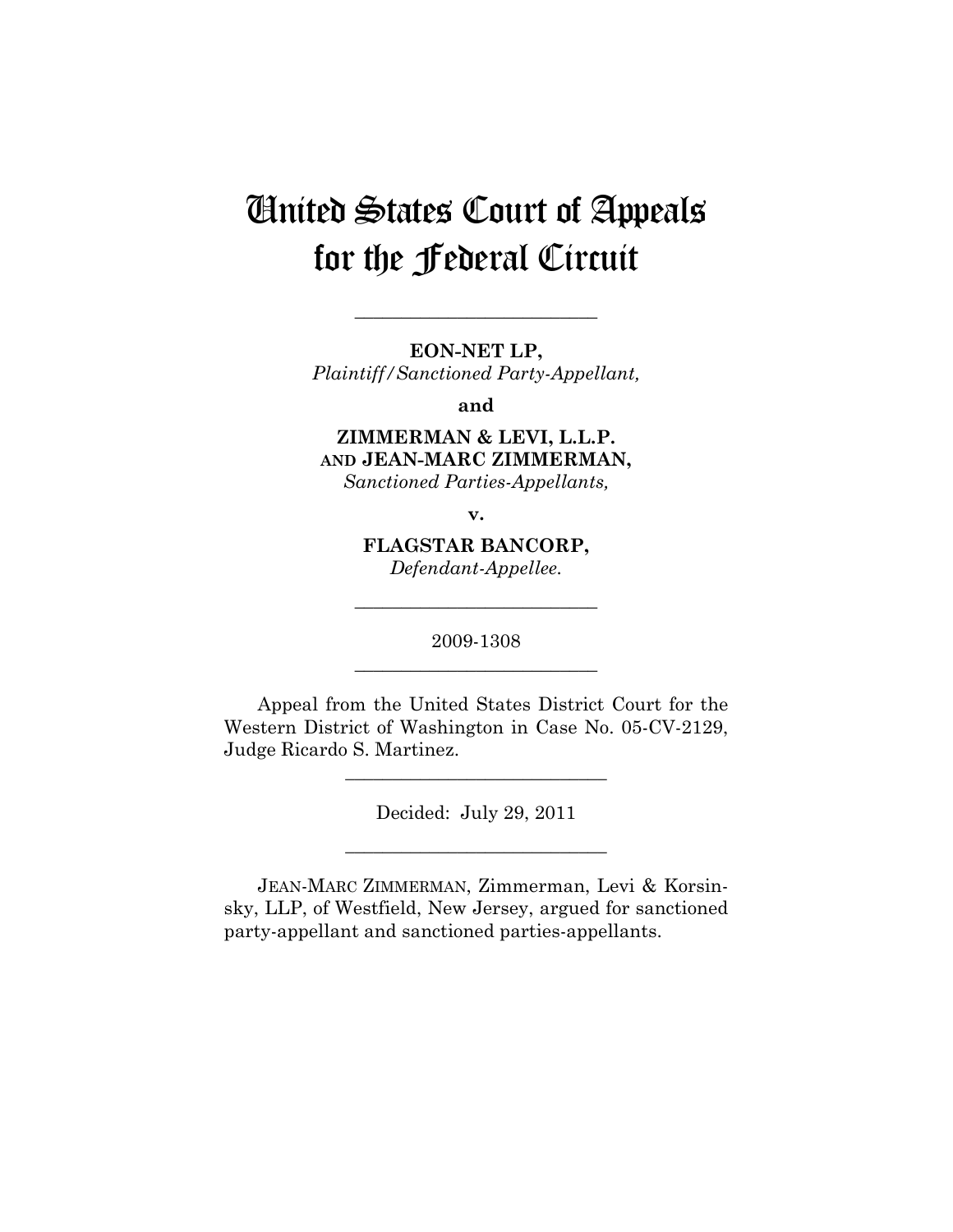MELISSA J. BAILY, Quinn Emanuel Urquhart & Sullivan, LLP, of San Francisco, California, argued for defendant-appellee. Of counsel was KEVIN A. SMITH.

**\_\_\_\_\_\_\_\_\_\_\_\_\_\_\_\_\_\_\_\_\_\_\_\_\_\_** 

Before LOURIE, MAYER, and O'MALLEY, *Circuit Judges*.

## LOURIE, *Circuit Judge*.

Eon-Net LP ("Eon-Net"), along with its counsel, Zimmerman & Levi, L.L.P. and Jean-Marc Zimmerman (collectively, "Zimmerman"), appeal from the final judgment of the United States District Court for the Western District of Washington in favor of Flagstar Bancorp ("Flagstar"). *See Eon-Net LP v. Flagstar Bancorp*, No. 2:05-CV-2129, Judgment (ECF No. 200) (W.D. Wash. Jun. 21, 2010) ("*Final Judgment*"). The judgment follows the district court's entry of the parties' stipulated order of noninfringement of Eon-Net's patents, specifically U.S. Patents 6,683,697 ("the '697 patent"), 7,075,673 ("the '673 patent"), and 7,184,162 ("the '162 patent"), *Eon-Net LP v. Flagstar Bancorp*, No. 2:05-CV-2129, Stipulation and Order (ECF No. 166) (W.D. Wash. Apr. 6, 2009) ("*Noninfringement Order*"), which the district court entered after it construed the claims of the asserted patents, *Eon-Net LP v. Flagstar Bancorp*, No. 2:05-CV-2129, Order on Claim Construction (ECF No. 162) (W.D. Wash. Mar. 4, 2009) ("*Claim Construction Opinion*"). After entering the stipulation, the district court also found the case to be exceptional under 35 U.S.C. § 285, *Eon-Net LP v. Flagstar Bancorp*, No. 2:05-CV-2129, Order (ECF No. 188) (W.D. Wash. Jan. 4, 2010) ("*Exceptional Case Order*"), and that Eon-Net and Zimmerman violated Federal Rule of Civil Procedure 11, *Eon-Net LP v. Flagstar Bancorp*, No. 2:05- CV-2129, Supplemental Order (ECF No. 195) (W.D. Wash. May 17, 2010) ("*Supplemental Order on Fees and Costs*"); *Eon-Net LP v. Flagstar Bancorp*, No. 2:05-CV-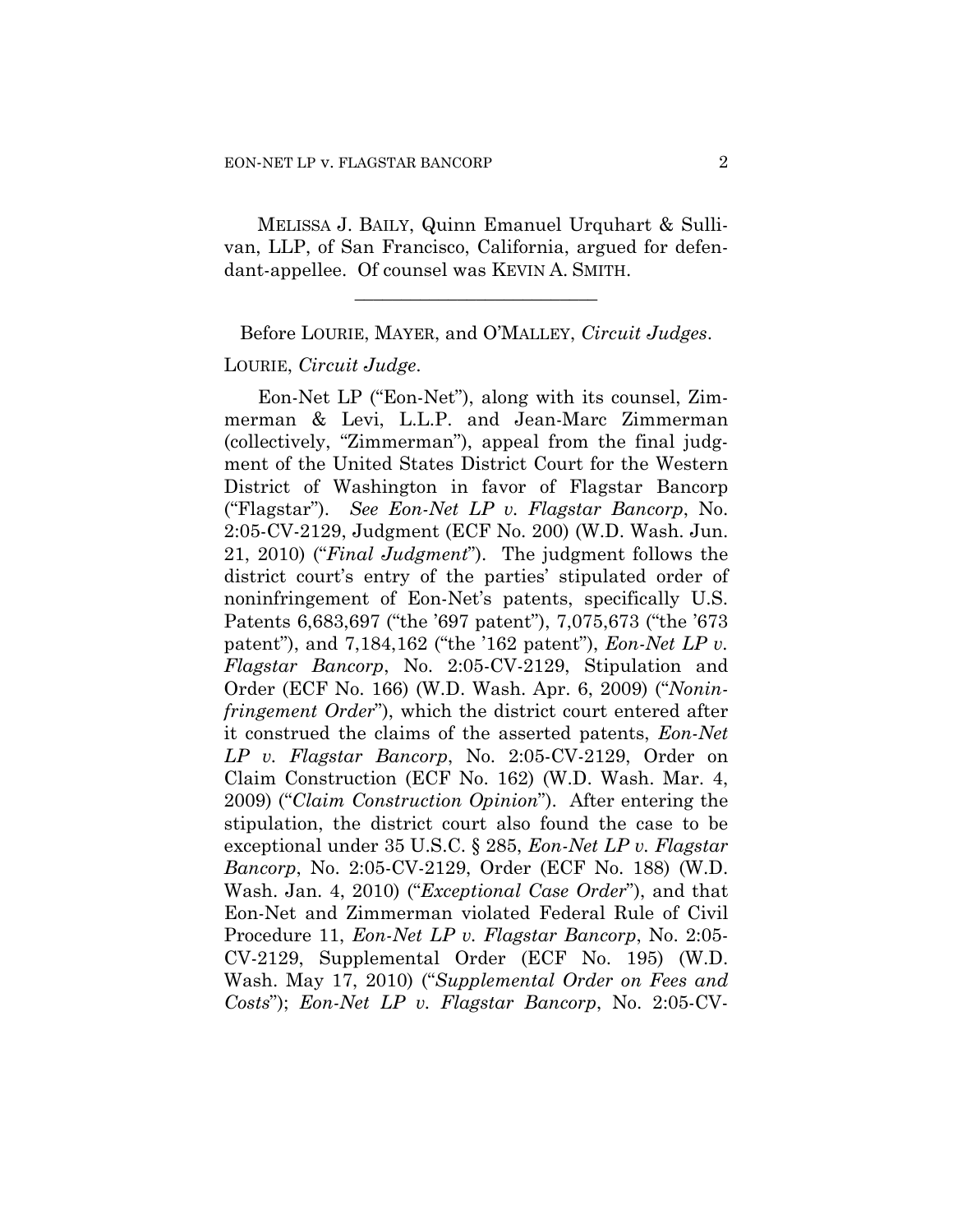2129, Order (ECF No. 79) (W.D. Wash. Oct. 4, 2006) ("*Rule 11 Sanctions Order*"). The district court awarded Flagstar \$489,150.48 in attorney fees and costs pursuant to § 285 and \$141,984.70 in sanctions for Eon-Net's and Zimmerman's violation of Rule 11. *Supplemental Order on Fees and Costs*, at 11.

Because the district court correctly construed the claims of the asserted patents, did not commit clear error in its exceptional case finding under 35 U.S.C. § 285, and did not abuse its discretion in invoking Rule 11 sanctions, we *affirm*.

#### **BACKGROUND**

This patent case relates to document processing systems. Eon-Net owns the '697, '673, and '162 patents, which are part of a larger patent family that issued from continuation and divisional applications of a parent patent application filed in 1991 (the "Patent Portfolio"). The listed inventors include Mitchell Medina, Robert Leech, and Catherine Elias, and the inventors are principals of Eon-Net, which is one of a number of patentholding companies formed to enforce various patents within the Patent Portfolio. *Exceptional Case Order*, at 1. The first five patents that issued were assigned to Eon-Net's companion corporation, Millennium L.P. ("Millennium"), the '697, '673, and '162 patents were assigned to Eon-Net, and subsequent patents were assigned to another related entity, Glory Licensing LLC ("Glory"). *Id.* at 1–2.

## A. The Asserted Patents

The asserted patents are entitled "Information Processing Methodology" and disclose a system and method for inputting information from a document, storing certain portions of the inputted document information in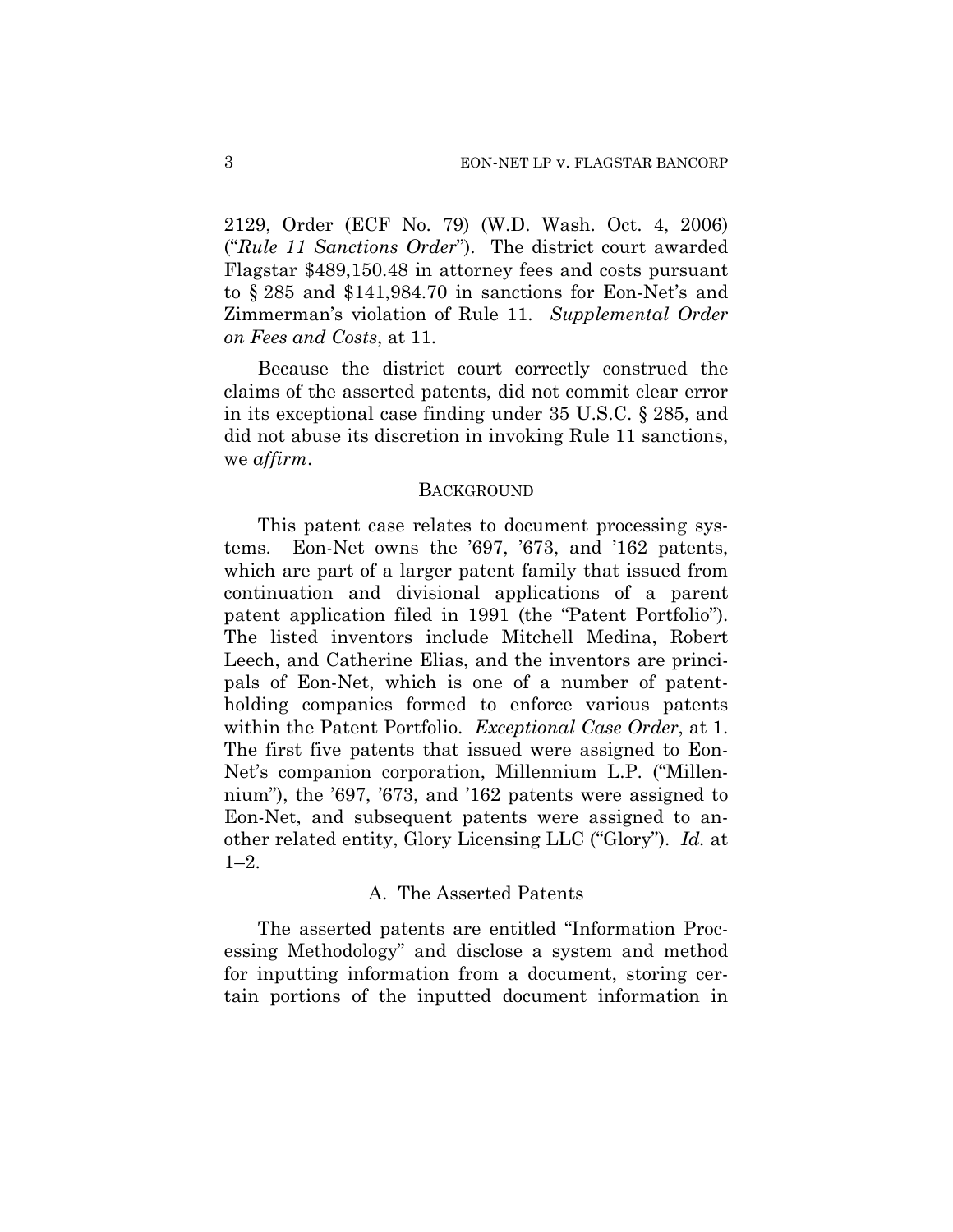memory according to content instructions, and formatting the stored document information for use by a computer program, effectuating a paperless office. Claim 1 of the '697 patent is representative of the claims on appeal, claiming a "multimode information processing system for inputting information from a document or file on a computer into at least one application program according to transmission format instructions." Specifically, claim 1 reads:

- 1. A multimode information processing system for inputting information from a *document* or *file* on a computer into at least one application program according to customizable transmission format instructions, and to operate in at least one of:
	- a. a definition mode wherein content instructions are used to define input information from within said *document* or *file* required by said at least one application program; and
	- b. an extraction mode to parse at least a portion of said *document* or *file* to automatically extract at least one field of information required by said at least one application program and to transfer said at least one field of information to said at least one application program according to said customizable transmission format instructions.

'697 patent, col.15, ll.46–61 (emphases added). The claimed invention is directed to a "system for efficiently processing information originating from hard copy docu-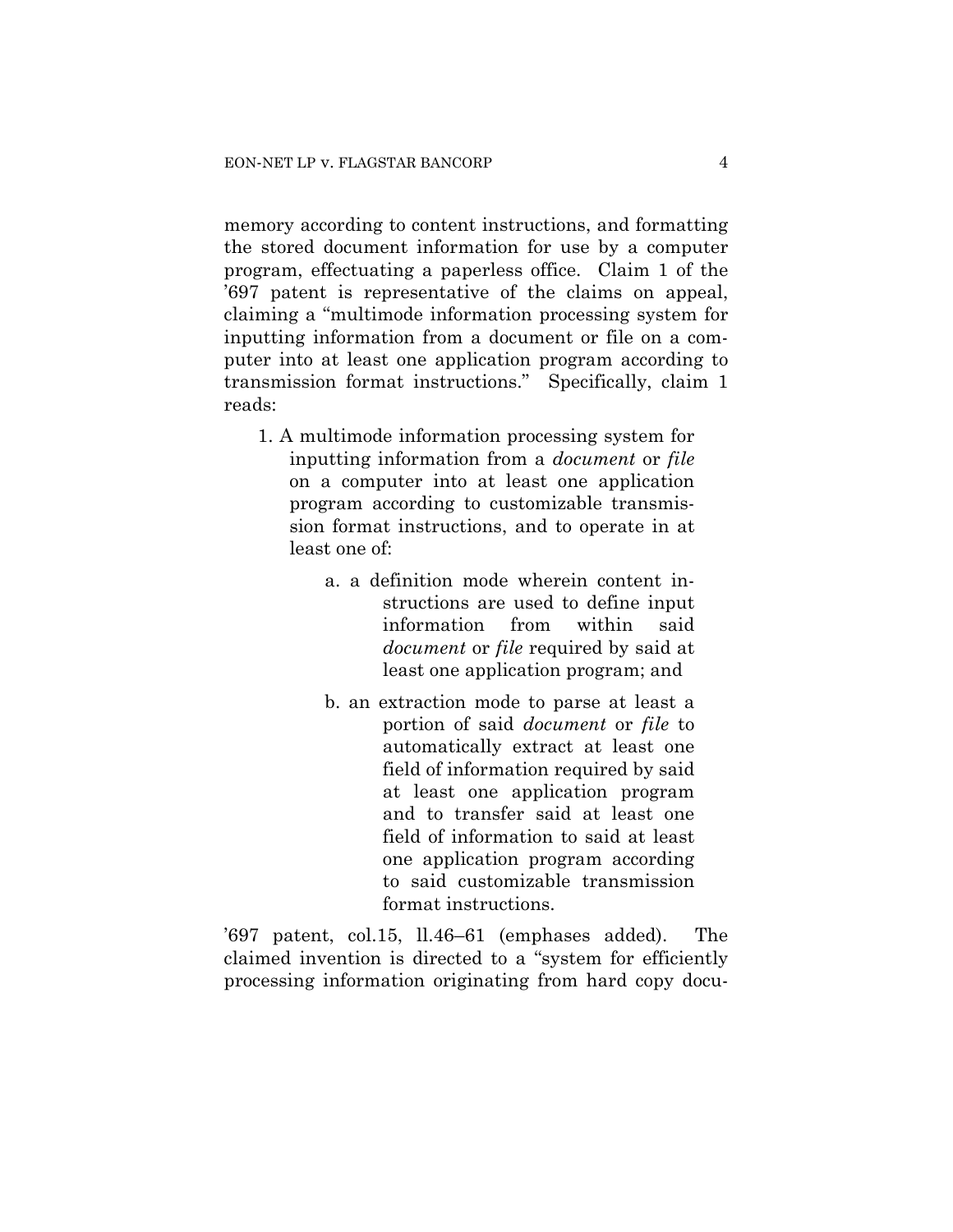ments," *id.* col.[1](#page-4-0)  $11.15-17$ ,<sup>1</sup> and Figure 1 of the written description shows a preferred embodiment where the document (100) is scanned into memory for processing by a computer that contains a number of application units that utilize the information obtained from the scanned document:



 $FIG. 1$ 

In Figure 1, the scanner extracts information from a hard copy document and stores that information in either its memory (220) or the computer's main memory (250). *Id.* col.4 ll.55–67. The computer then reads the document information from either memory and selects portions of

 $\overline{a}$ 

<span id="page-4-0"></span><sup>1</sup> Because the '697, '673, and '162 patents share a common written description, we cite only the '697 patent and refer to the three written descriptions in the singular.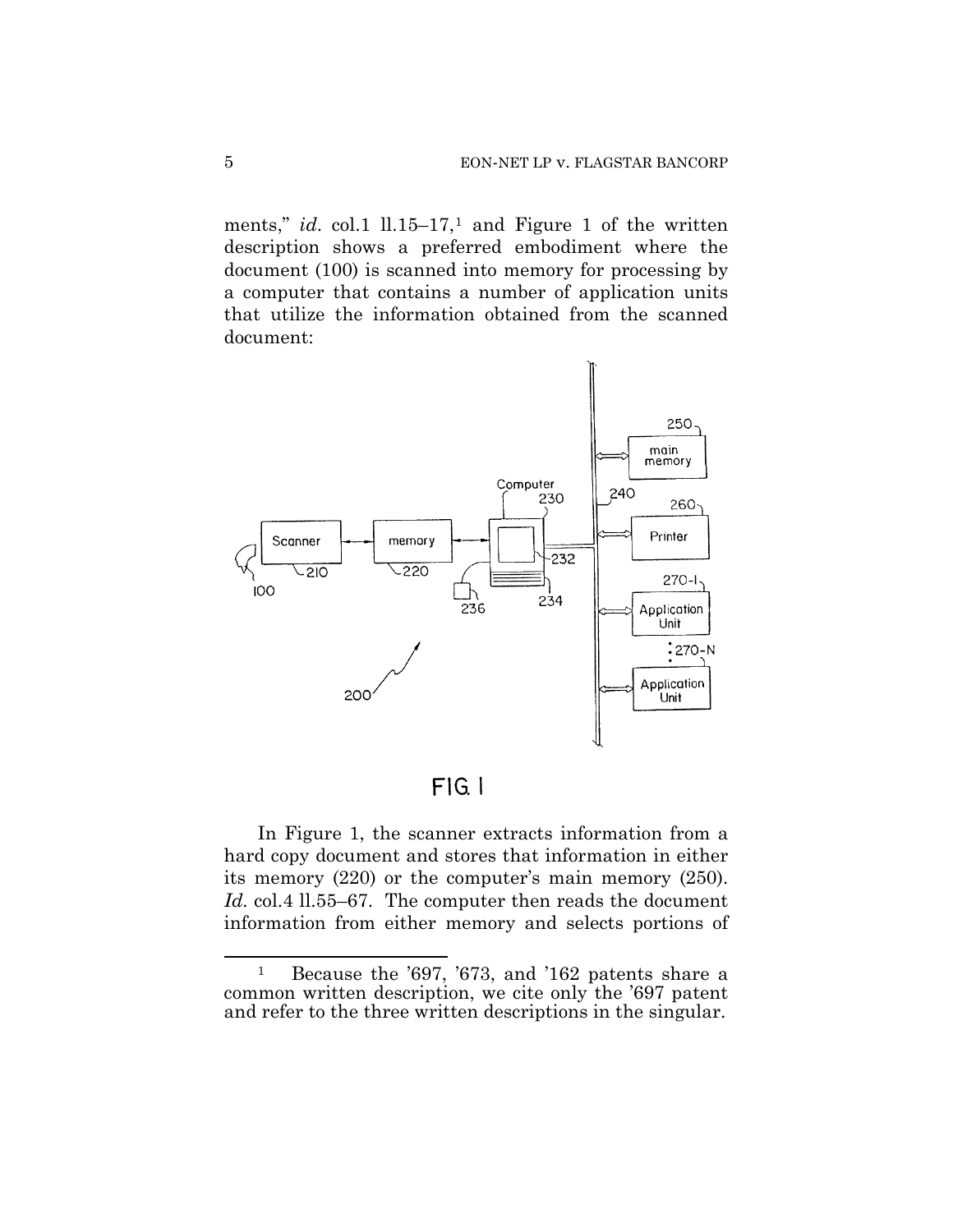the document information according to content instructions, which define the portions of the document information that a particular application unit requires. *Id.* col.5 ll.8–15. After the computer has obtained the selected portions of the document, it formats the selected portions into the format required by a particular application unit according to transmission format instructions and creates an input file for use by the application unit. *Id.* col.5 ll.16–51.

The written description provides an example that more concretely describes the patented system. In the example, a small business can create electronic copies of its business records and use computer applications such as Quicken® to manipulate information contained in those hard copy documents. *Id.* col.14 l.53–col.15 l.5. In this example, the system first obtains information from hard copy business records using content instructions that indicate the portions of the documents that contain information that can be used by Quicken®, such as the portions of an invoice that contain the payee address or invoice amount. *Id.* col.5 ll.8–15, col.14 ll.53–63. The computer then formats the selected information into a format recognized by Quicken® and creates an input file that a user can open in the Quicken® application. *Id.* col.5 ll.16–51, col.14 ll.53–63. After launching Quicken® and opening the input file, the user can manipulate the information obtained from the hard copy documents to manage accounts, write checks, and prepare business records. *Id.* col.14 l.53–col.15 l.5.

### B. The Litigation

The Patent Portfolio has a long litigation history, beginning in 1996. *Exceptional Case Order*, at 2. Between 1996 and 2001, Millennium filed four lawsuits asserting various claims of the Patent Portfolio. *Id.* at 2 n.3. After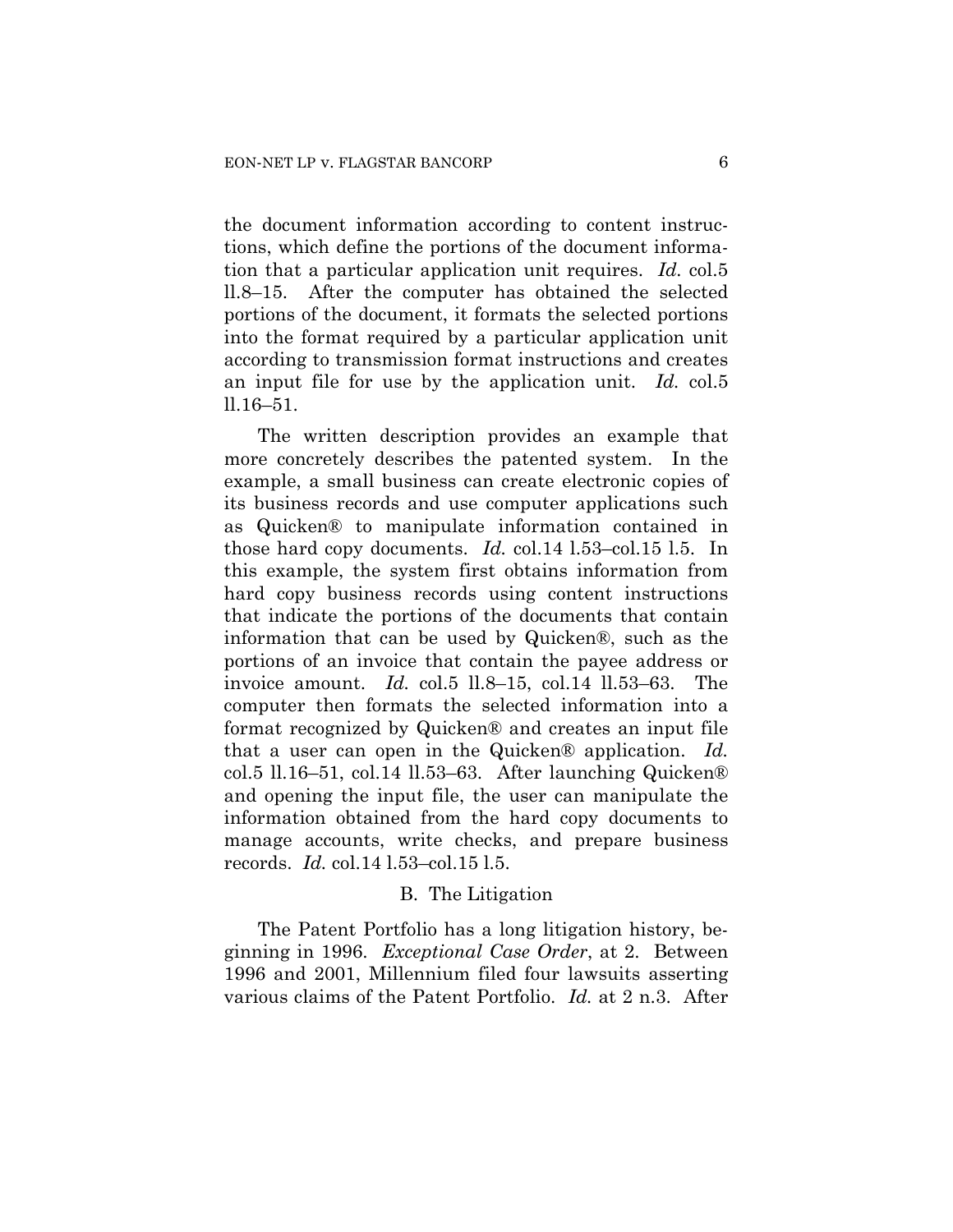2001, Zimmerman began to represent Millennium as its litigation counsel, and, in the course of his representation, Zimmerman filed a large number of lawsuits alleging infringement of the Patent Portfolio. *Id.* at 3–4. By the time the district court found that Eon-Net's conduct presented an exceptional case under 35 U.S.C. § 285, Zimmerman had filed over 100 lawsuits on behalf of Eon-Net or its related entities asserting infringement of the Patent Portfolio. *Id.* at 2–4. Almost all of these cases resulted in early settlements or dismissals. *Id*. at 4.

Eon-Net sued Flagstar in 2005, alleging that the processing of information entered by customers on Flagstar's website infringed various claims of the '697 patent. Early in the case, Flagstar moved for summary judgment of noninfringement because it utilized document processing technology provided by Kofax Image Products, Inc., who held a license to the '697 patent. *Id.* At the same time, Flagstar filed a motion for sanctions pursuant to Federal Rule of Civil Procedure 11 on the basis that Eon-Net failed to investigate or identify allegedly infringing products and that Eon-Net asserted baseless infringement claims. *Id.* at 5. The district court granted both motions, concluding that the written description limited the asserted claims to processing information originating from a hard copy document, that Eon-Net's position that the claims covered the processing of information entered on a website was baseless, and that Eon-Net failed to investigate or identify allegedly infringing products prior to filing suit. *Id.* at 4–7. The district court accordingly assessed attorney fees and costs against Eon-Net and Zimmerman for their violation of Rule 11. *Id.* at 5; *see also Eon-Net LP v. Flagstar Bancorp*, No. 2:05-CV-2129, Judgment by Court (ECF No. 89) (W.D. Wash. Dec. 19, 2006).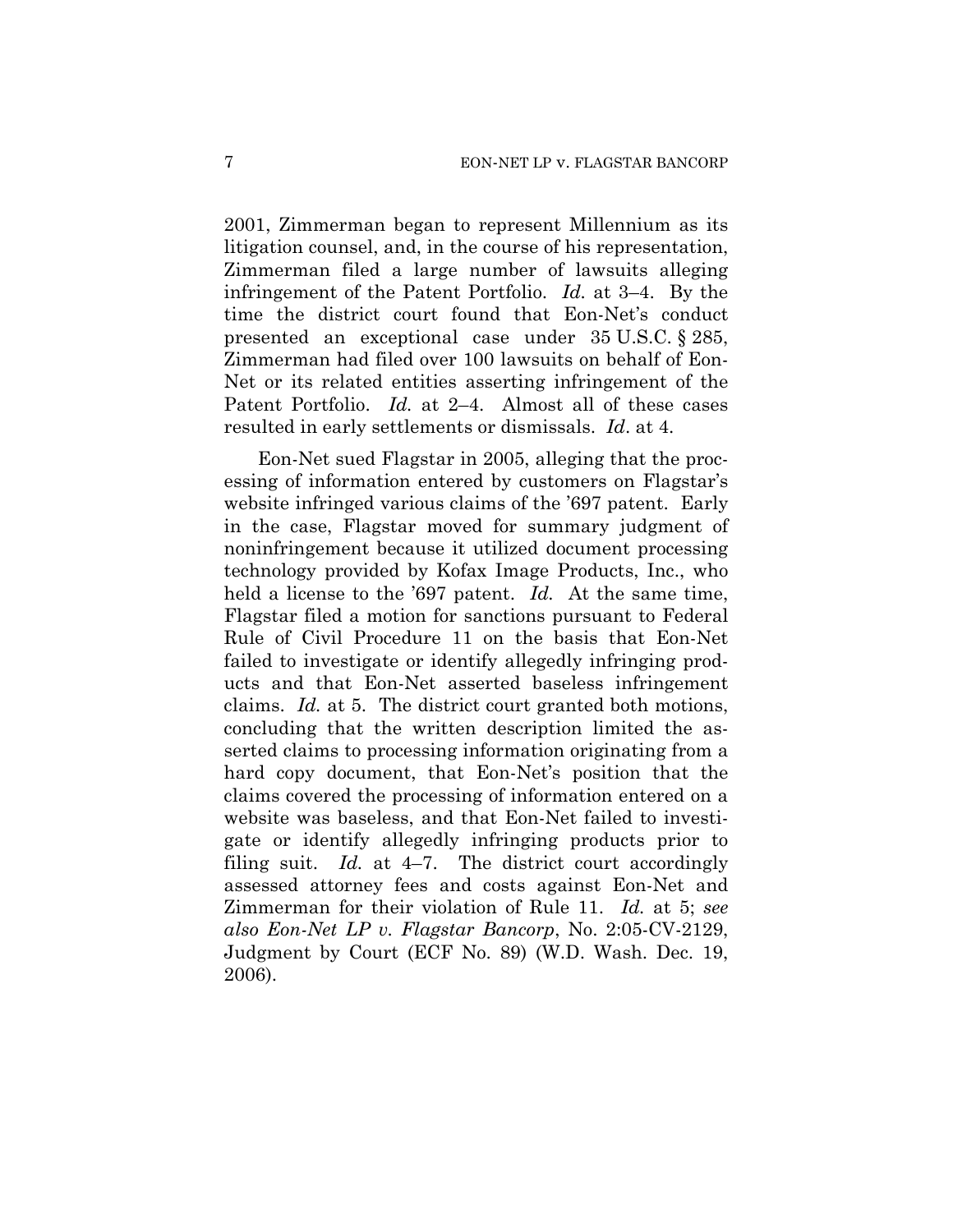Eon-Net and Zimmerman appealed. On appeal, we vacated and remanded both the summary judgment ruling and the imposition of sanctions because the district court failed to afford Eon-Net notice and the opportunity to present its infringement and claim construction arguments during the briefing on the motions. *Eon-Net LP v. Flagstar Bancorp*, 249 F. App'x 189, 198 (Fed. Cir. 2007) ("*Eon-Net I*"). Without a full claim construction analysis, including a consideration of Eon-Net's claim construction arguments, we held that it was impossible to determine if Eon-Net's claim construction and infringement positions were without merit. *Id.* at 193, 196. We expressly declined, however, to "pass[] judgment on what the appropriate construction of the '697 patent should be." *Id.* at 196.

On remand, the district judge who initially handled the case recused herself. *Exceptional Case Order*, at 7–8. Upon reassignment to a second district judge, Eon-Net amended its complaint to add infringement allegations for the '673 and '162 patents, and the parties engaged in the claim construction process. *Id.* at 8. After reviewing the parties' briefs and holding a hearing, the district court construed the disputed claim terms. *Claim Construction Opinion*, at 1. Central to this appeal, the district court concluded that the terms "document," "file," "extract," and "template" were limited to information originating from a hard copy document. *Id.* at 17–19. Based on these constructions, Eon-Net stipulated to noninfringement of the asserted claims. *Noninfringement Order*, at 1.

Flagstar subsequently moved for attorney fees pursuant to 35 U.S.C. § 285, and the district court granted Flagstar's motion. *Exceptional Case Order*, at 22. The district court based its exceptional case finding on what it found were Eon-Net's pursuit of baseless infringement claims, Eon-Net's improper purpose of bringing the law-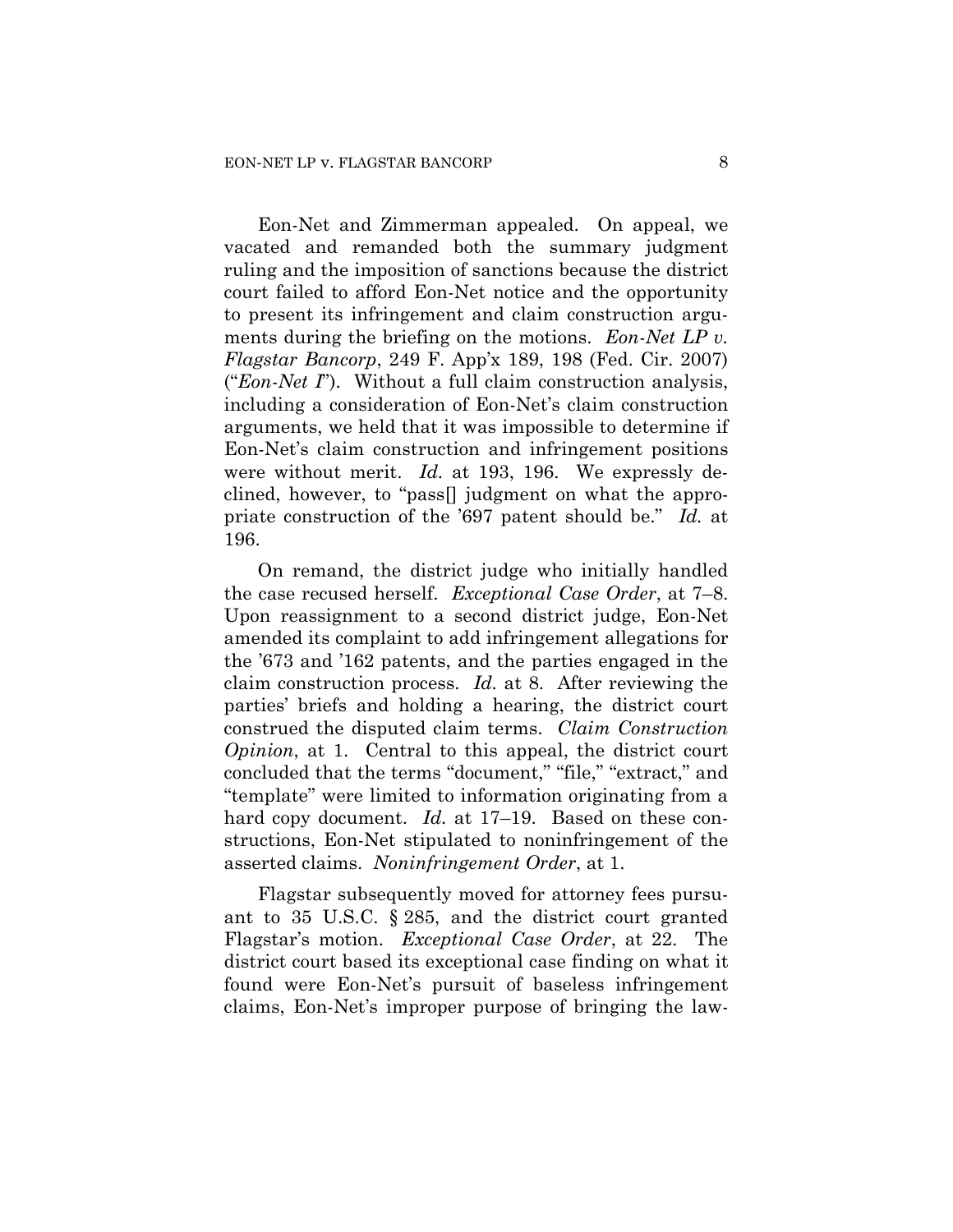suit against Flagstar to obtain a nuisance value settlement, Eon-Net's destruction of evidence, and Eon-Net's offensive litigation tactics. *Id.* at 13–21. The district court invited Flagstar to renew its motion to impose Rule 11 sanctions. *Id.* at 22.

Flagstar thereafter renewed its motion for sanctions pursuant to Rule 11 and submitted a statement of attorney fees and costs expended on the litigation. The district court granted Flagstar's motion for sanctions, concluding that Eon-Net and its counsel failed to perform a reasonable pre-filing investigation and that their claim construction positions were unsupportable. *Supplemental Order on Fees and Costs*, at 6–8. Thus, the district court reinstated in full the \$141,984.70 in attorney fees and costs against Eon-Net and Zimmerman for their violation of Rule 11. *Id.* at 8. Regarding § 285, the court awarded Flagstar \$489,150.48 in attorney fees and costs for litigating the case following remand. *Id.* at 11.

Eon-Net and Zimmerman timely appealed. We have jurisdiction pursuant to 28 U.S.C. § 1295(a)(1).

## **DISCUSSION**

Eon-Net appeals the district court's construction of the terms "document," "file," "extract," and "template." Eon-Net also appeals the district court's imposition of Rule 11 sanctions and the district court's exceptional case finding.[2](#page-8-0) We address each issue below.

 $\overline{a}$ 

<span id="page-8-0"></span><sup>2</sup> Eon-Net also requests that, on remand, we order the reassignment of this case to another district judge in another judicial district. Because we affirm the district court's final judgment, we deny Eon-Net's request.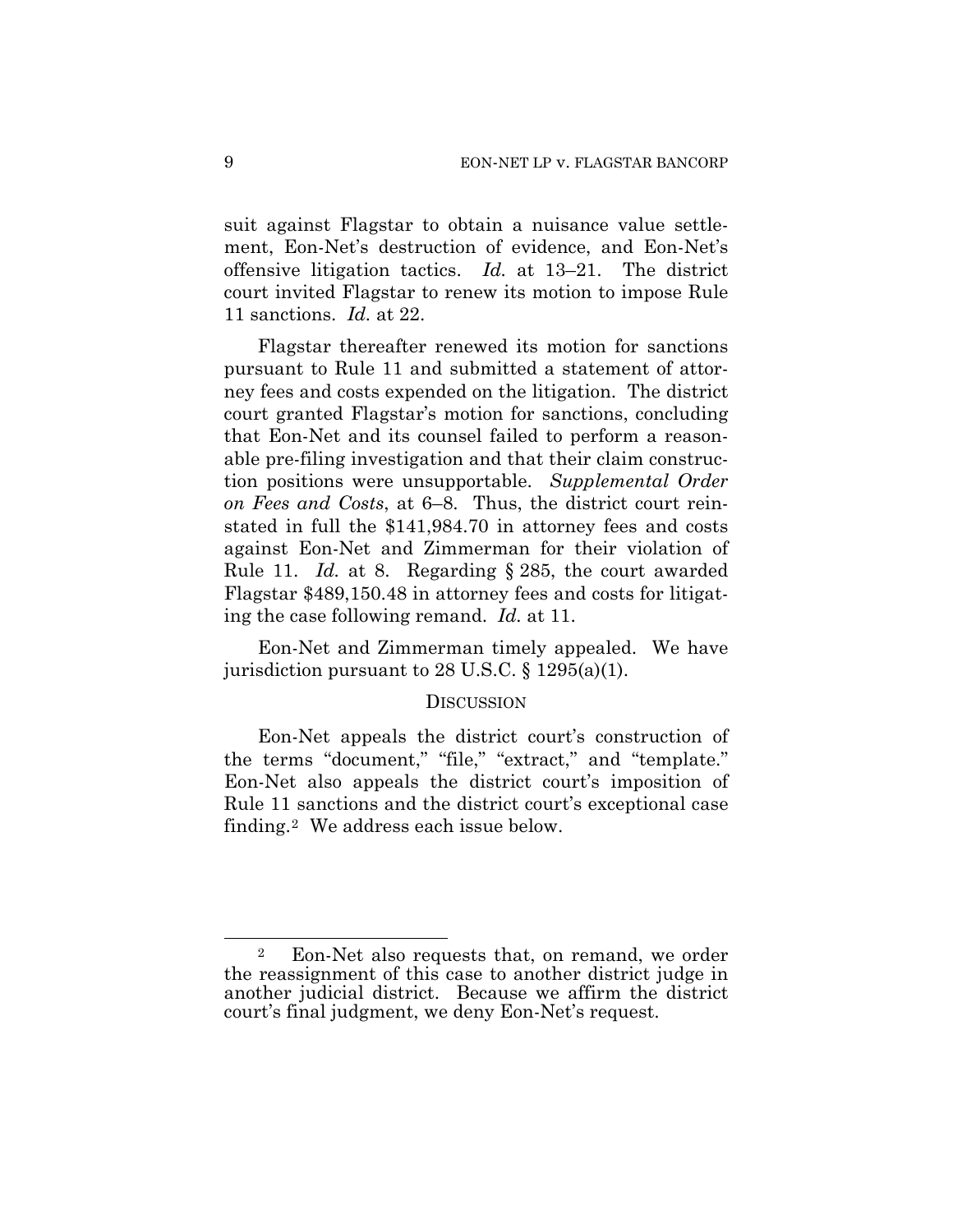#### A. Claim Construction

We review a district court's claim construction *de novo*. *Cybor Corp. v. FAS Techs., Inc.*, 138 F.3d 1448, 1454–55 (Fed. Cir. 1998) (en banc). To ascertain the scope and meaning of the asserted claims, we look to the words of the claims themselves, the written description, the prosecution history, and, lastly, any relevant extrinsic evidence. *Phillips v. AWH Corp.*, 415 F.3d 1303, 1312–19 (Fed. Cir. 2005) (en banc).

As a general rule, claim terms should be given their ordinary and customary meaning to persons of skill in the art as of the effective date of the patent application. *Id.* at 1312–13. Although the claims of a patent define the invention for which the patentee is entitled to an exclusionary right, we must read the claims "in view of the specification, of which they are a part." *Id.* at 1315 (quoting *Markman v. Westview Instruments, Inc.*, 52 F.3d 967, 979 (Fed. Cir. 1995) (en banc)). The specification is "the single best guide to the meaning of a disputed claim term," and, usually, the specification's use of a claim term is dispositive. *Phillip*, 415 F.3d at 1315 (quoting *Vitronics Corp. v. Conceptronic, Inc.*, 90 F.3d 1576, 1582 (Fed. Cir. 1996)); *see also ICU Med., Inc. v. Alaris Med. Sys., Inc.*, 558 F.3d 1368, 1374–75 (Fed. Cir. 2009). Thus, the specification is "always highly relevant to the claim construction analysis." *Phillips*, 415 F.3d at 1315 (quoting *Vitronics*, 90 F.3d at 1582).

Eon-Net appeals the district court's construction of the terms "document," "file," "extract," and "template." Eon-Net argues that the ordinary meanings of "file" and "document" are not limited to information derived from a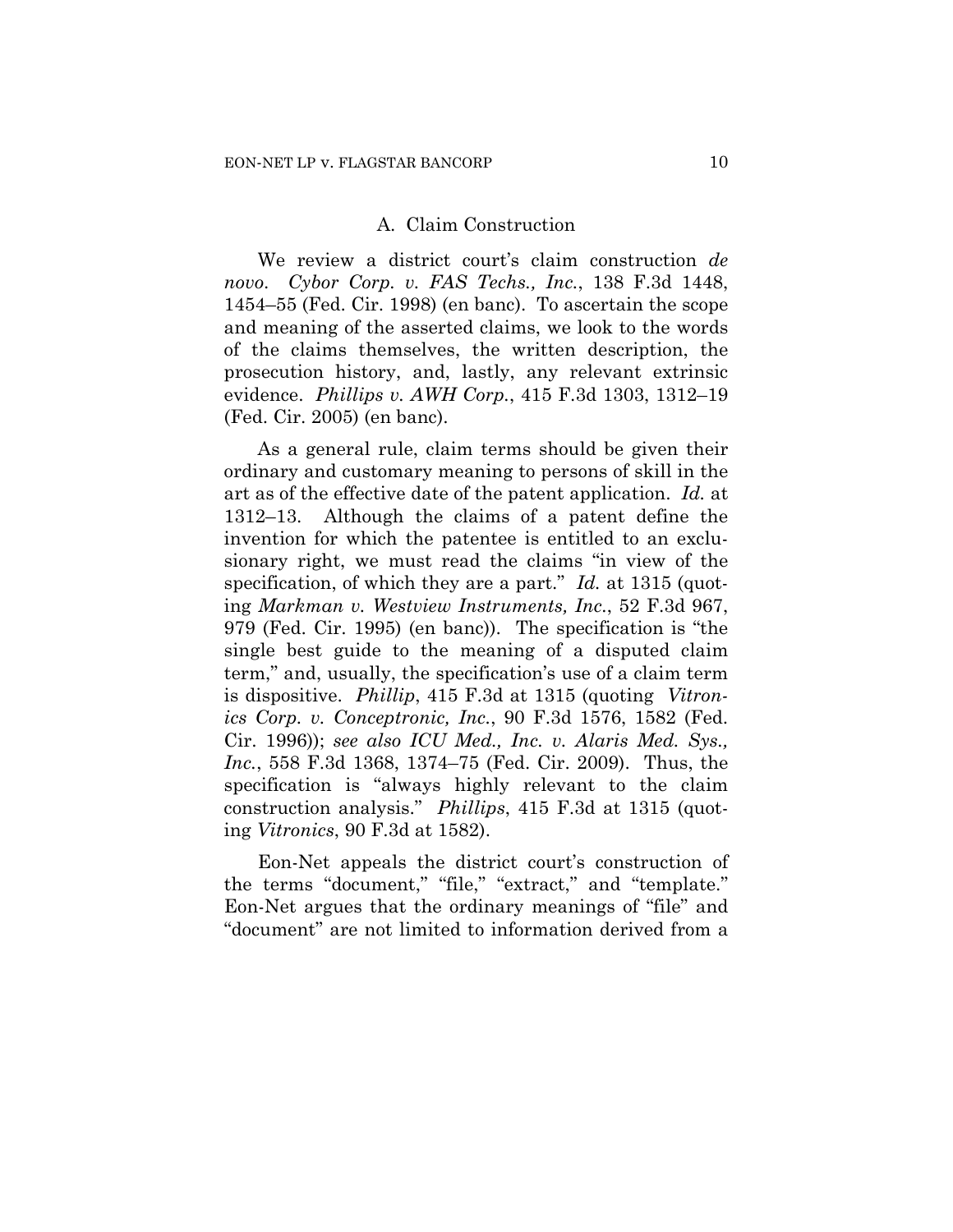hard copy document.[\\*](#page-10-0) Eon-Net asserts that the written description discloses a "computer file embodiment," and that the asserted claims are directed to this embodiment. Finally, Eon-Net argues that the United States Patent & Trademark Office has allowed claims in related patent applications that expressly recite that the claimed "document" or "file" is "not derived from scanning a hard copy document," which, according to Eon-Net, shows that the "document" and "file" terms are not limited to information originating from a hard copy document.

Flagstar responds that the written description defines the claimed invention as a system for processing information that originates from hard copy documents. Flagstar also argues that Eon-Net's claim differentiation argument fails because the clear import of the written description is that the patents are limited to processing information that originates from hard copy documents.

We agree with Flagstar that the disputed claim terms are limited to information that originates from a hard copy document. The written description repeatedly and consistently defines the invention as a system that processes information derived from hard copy documents. The Background of the Invention section explains that "conventional systems have limitations which decrease the efficiency of processing information from a hard copy document." '697 patent, col.1 ll.34–36. Thus, "[t]he invention is directed to a system for efficiently processing information originating from hard copy documents," more specifically to "a hard copy document application program interface which minimizes the need to manually process hard copy documents." *Id.* col.1 ll.15–20.

1

<span id="page-10-0"></span>Our disposition of Eon-Net's arguments regarding "extract" and "template" is the same as that for "document" and "file" for the same reasons.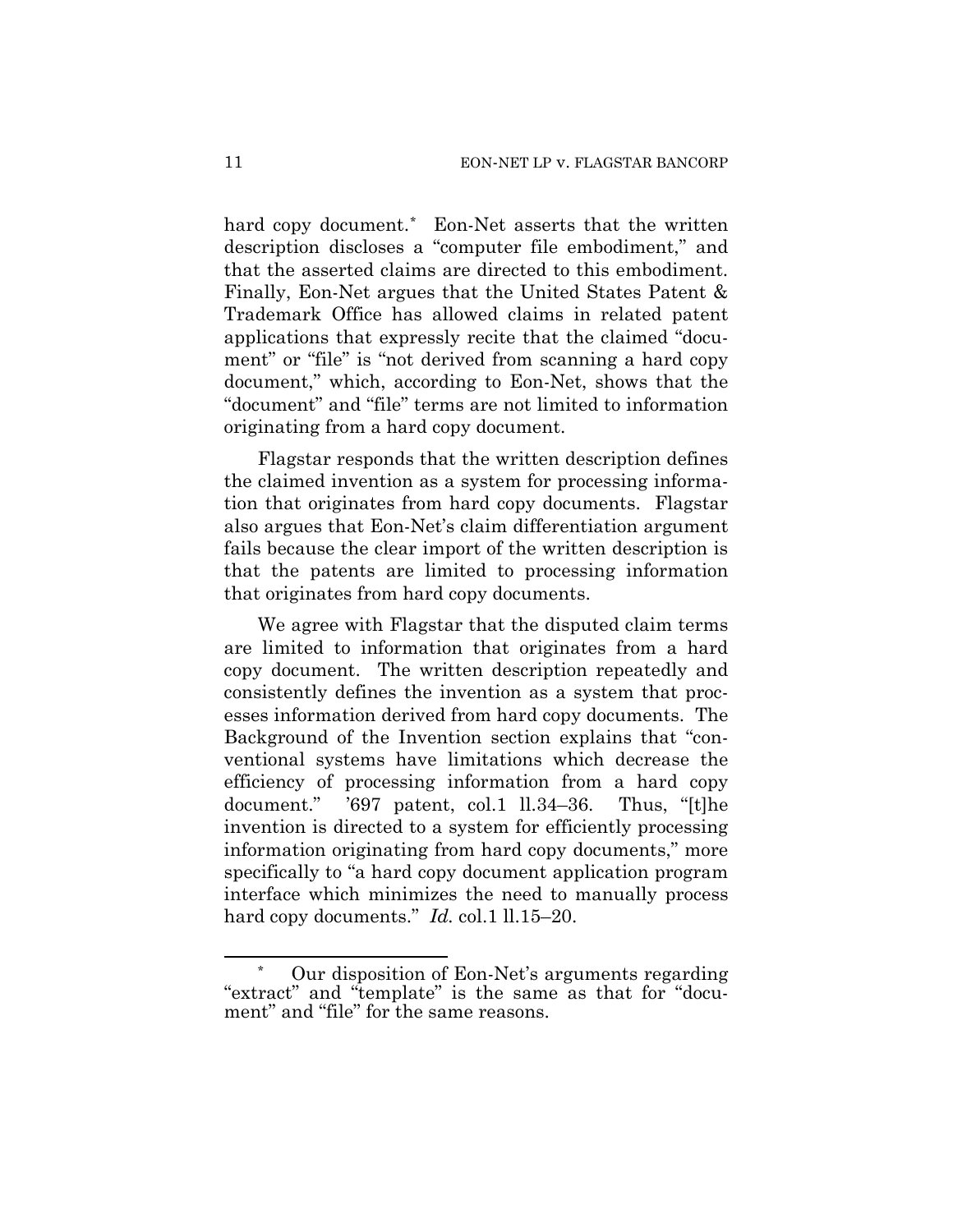Consistent with that defined field, the Summary of Invention section defines the "invention" as providing "an application program interface which inputs a diversity of hard copy documents using an automated digitizing unit and which stores information from the hard copy documents in a memory as stored document information." *Id.* col.2 ll.48–52. This definition furthers the objects of the invention, which include to "provide an application program interface which allows a user to select specific portions of information extracted from a diversity of hard copy documents"; "provide an application program interface which will allow the extraction, selection, formatting, routing, and storage of information from a hard copy document"; and "provide a cost effective system for inputting hard copy documents which can accommodate hard copy documents in a diversity of formats." *Id.* col.2 ll.19– 47.

Similarly, in describing the invention in detail, the written description explains that "the invention provides an interface between information originating from a hard copy document and a computer application unit which uses the information." *Id.* col.4 ll.13–15. As part of this disclosure, the written description teaches that the claimed "file" contains information that originated from a hard copy document, explaining that the "instant invention" provides for parsing information extracted from a hard copy document and transmitting that information as an "input file" to a user or application. *Id.* col.4 ll.46–52. The written description concludes that "the instant invention provides an integrated and comprehensive system for handling information from a hard copy document, thus permitting a paperless office." *Id.* col.14 ll.64–66. In total, the term "hard copy document" appears over 100 times in the common disclosure of the '697, '673, and '162 patents.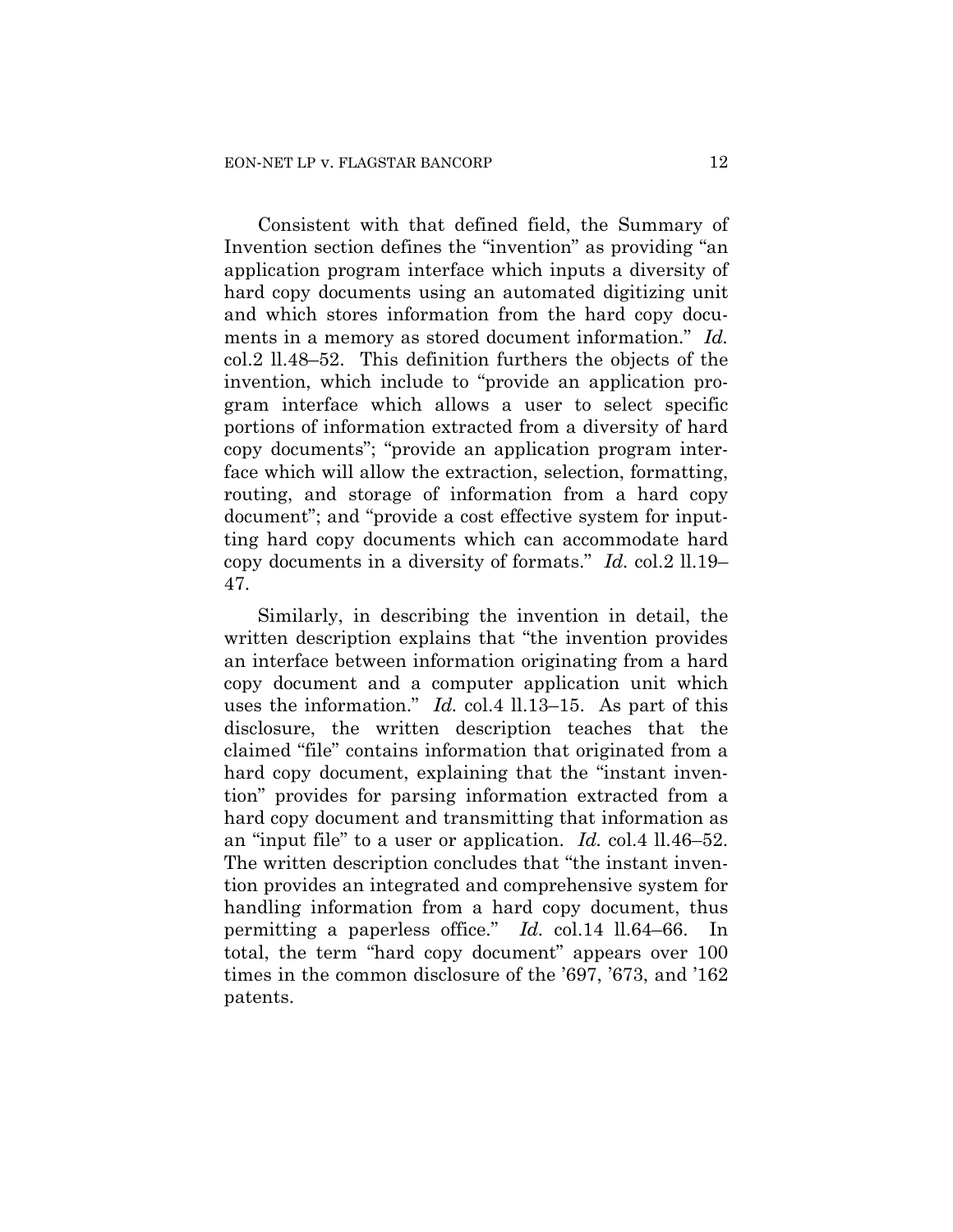These statements about the invention are not limited to specific embodiments or examples but describe and define the invention overall. Thus, Eon-Net's argument that the written description provides support for a "computer file embodiment" is without merit.

Eon-Net primarily points to Figure 5 of the written description and the accompanying text to argue that they disclose an embodiment wherein the processed "document" or "file" is not limited to information originating from a hard copy document. Figure 5, however, details the input process for the preferred embodiment of the invention described in Figure 1, *id.* col.7 ll.23–57, which, as described above, illustrates the system for processing information from a hard copy document "according to the instant invention," *id.* col.4 ll.53–55. The input data flow process performed by this system, as depicted in Figure 5 below, shows that the "input document" can include text information from a character input (1.1) or character recognition hardware (1.3), image information provided by a scanner (1.2), and information from a communication interface connected to an external device (4.0):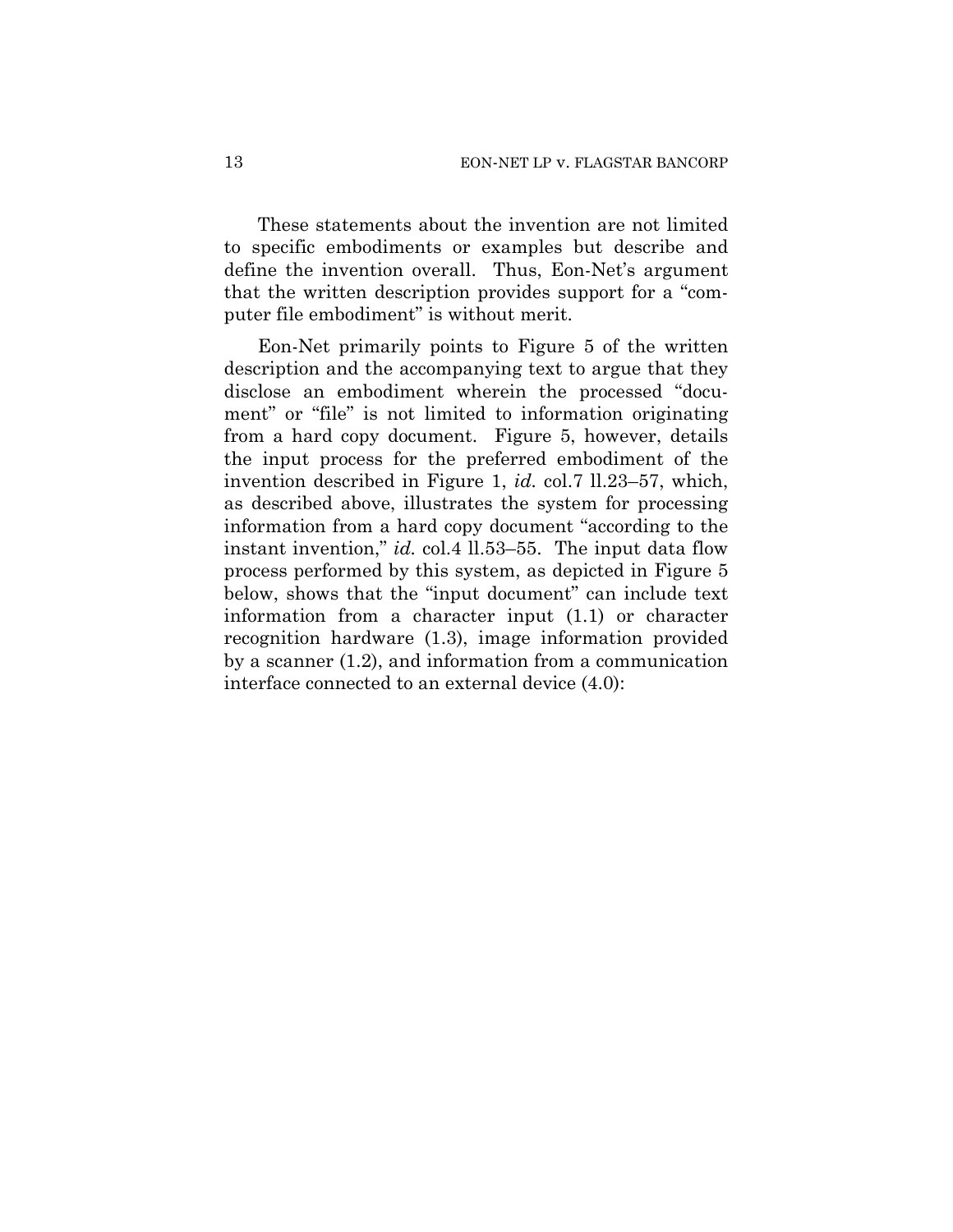

# $FIG. 5$

The written description explains that the character input module (1.1) "inputs textual information, such as alphanumeric characters, from an input device such as [a] keyboard." *Id.* col.7 ll.45–47 (internal reference numbers omitted). Eon-Net argues that because the character input module allows a user to enter textual information for processing as an "input document," this disclosure shows that the invention is not limited to information originating from a hard copy document.

The written description, however, states that Figure 5 describes the data flow process for a system that processes information originating from a hard copy document. *Id.* col.4 ll.53–55, col.7 ll.23–57. Indeed, the written description explains that "[t]he hard copy document may contain textual information or image information or both." *Id.* col.2 ll.60–62. Absent from the specification is any teaching that the textual information is information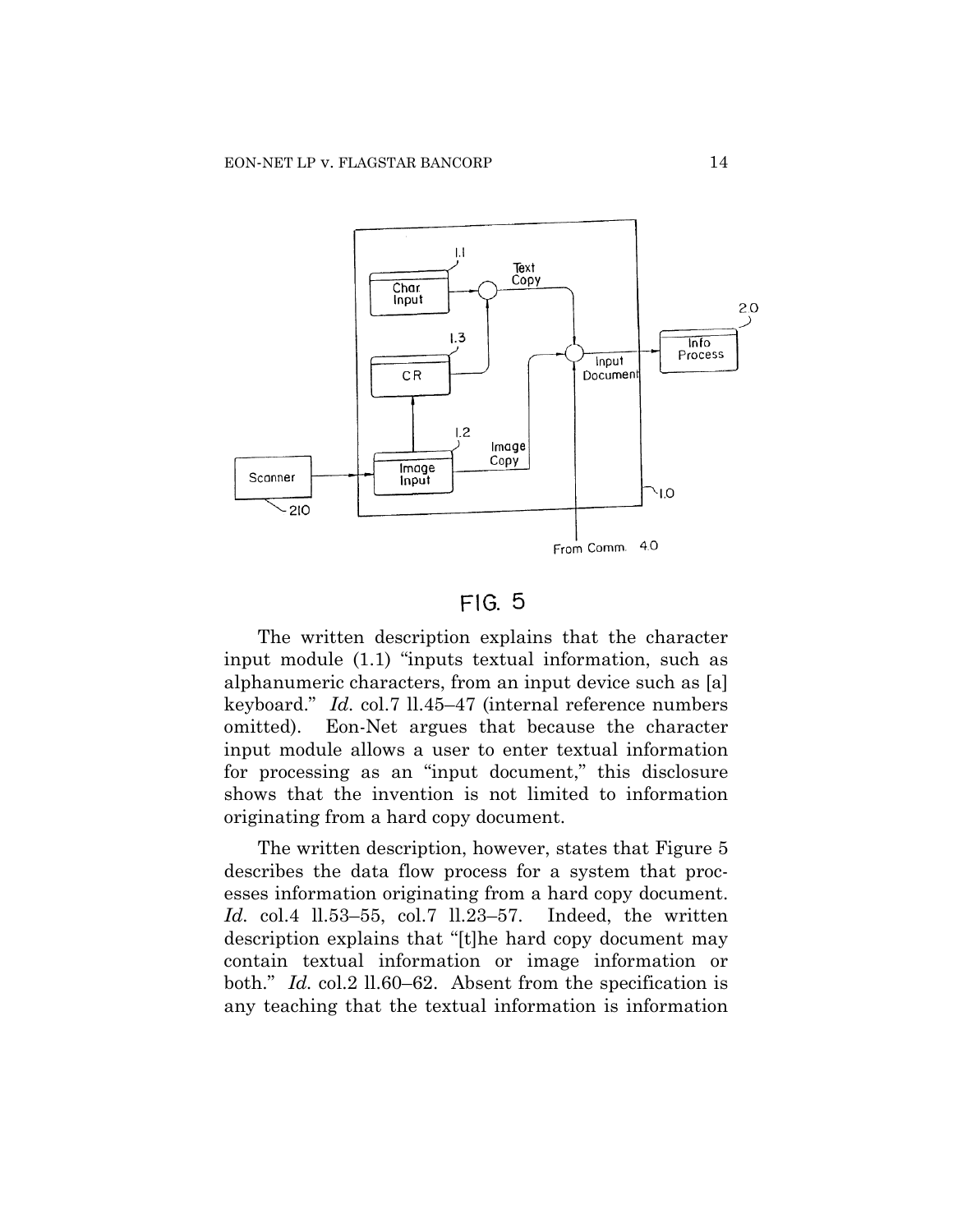other than information originating from a hard copy document. Thus, Figure 5 and the related disclosure are consistent with the remainder of the written description, which repeatedly defines the invention as a system for processing information originating from hard copy documents.

Eon-Net's claim differentiation argument is also unavailing. First, "claim differentiation is a rule of thumb that does not trump the clear import of the specification," *Edwards Lifesciences, LLC v. Cook Inc.*, 582 F.3d 1322, 1331 (Fed. Cir. 2009), and, in this case, the written description defines the invention as a system for processing information that originates from a hard copy document. Second, the claims in the Patent Portfolio that Eon-Net points to recite that the claimed "file" or "document file" is not derived from "scanning a hard copy document." *E.g.*, U.S. Patent 7,570,383, claim 3; U.S. Patent 7,672,007, claim 6. The specification discloses that "scanning" is only one of many methods to obtain information from a hard copy document, such as using an electrical or optical device to extract information from a hard copy document. '697 patent, col.15 ll.17–24. Thus, while these claims may show that the claimed invention encompasses the processing of information originating from a hard copy document that was obtained by a method other than scanning, the claim language does not address whether the construction of "document" or "file" may expand beyond encompassing information originating from a hard copy document.

In sum, we agree with the district court's construction of the "document," "file," "extract," and "template" terms. This is not a case where a district court improperly imported a limitation from the specification or where the question of what the specification teaches about the claims presents a close call; here, the specification unequivocally compels the constructions adopted by the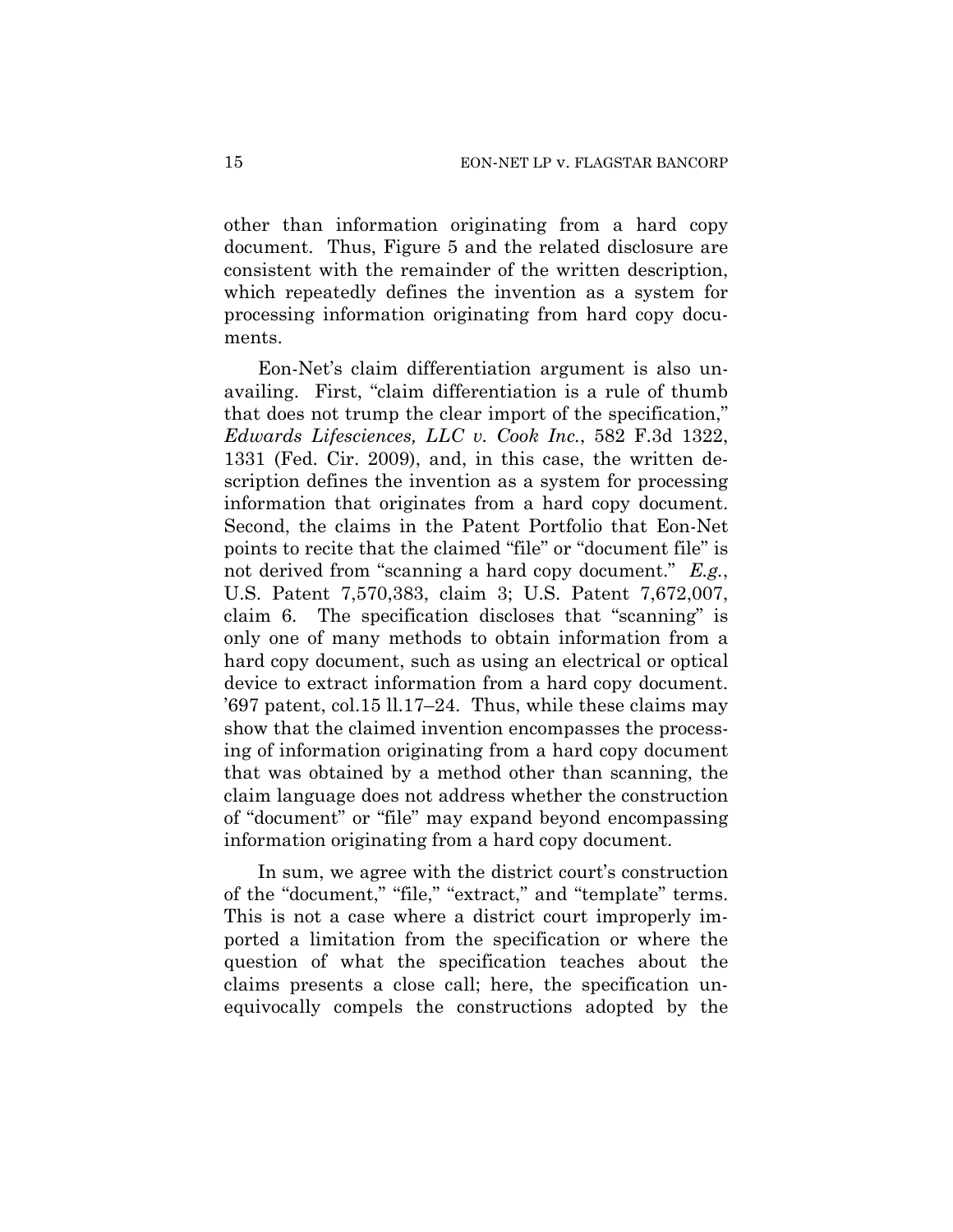district court. Accordingly, because Eon-Net stipulated to noninfringement of the asserted claims of the '697, '673, and '162 patents under the district court's claim construction, we affirm the court's judgment of noninfringement.

## B. Exceptional Case Finding

A district court is vested with the authority to award attorney fees to a prevailing party in patent litigation if it determines that the case is "exceptional." 35 U.S.C. § 285. A determination whether to award attorney fees under § 285 involves a two-step process. First, a district court must determine whether the prevailing party has proved by clear and convincing evidence that the case is exceptional. *Forest Labs., Inc. v. Abbott Labs.*, 339 F.3d 1324, 1327 (Fed. Cir. 2003). We review *de novo* whether the district court applied the proper legal standard, and we review the court's exceptional case finding for clear error. *Id.* at 1328. Second, if the district court finds the case to be exceptional, the court must then determine whether an award of attorney fees is appropriate and, if fees are appropriate, the amount of the award. *Cybor*, 138 F.3d at 1460. We review that determination for an abuse of discretion. *Id.*

When reviewing an exceptional case finding for clear error, we are mindful that the district court has lived with the case and the lawyers for an extended period. Having only the briefs and the cold record, and with counsel appearing before us for only a short period of time, we are not in the position to second-guess the trial court's judgment. However, because of the substantial economic and reputational impact of an award of attorney fees, we examine the record with care to determine whether the trial court clearly erred in its exceptional case finding. *Medtronic Navigation, Inc. v. BrainLAB Medizinische*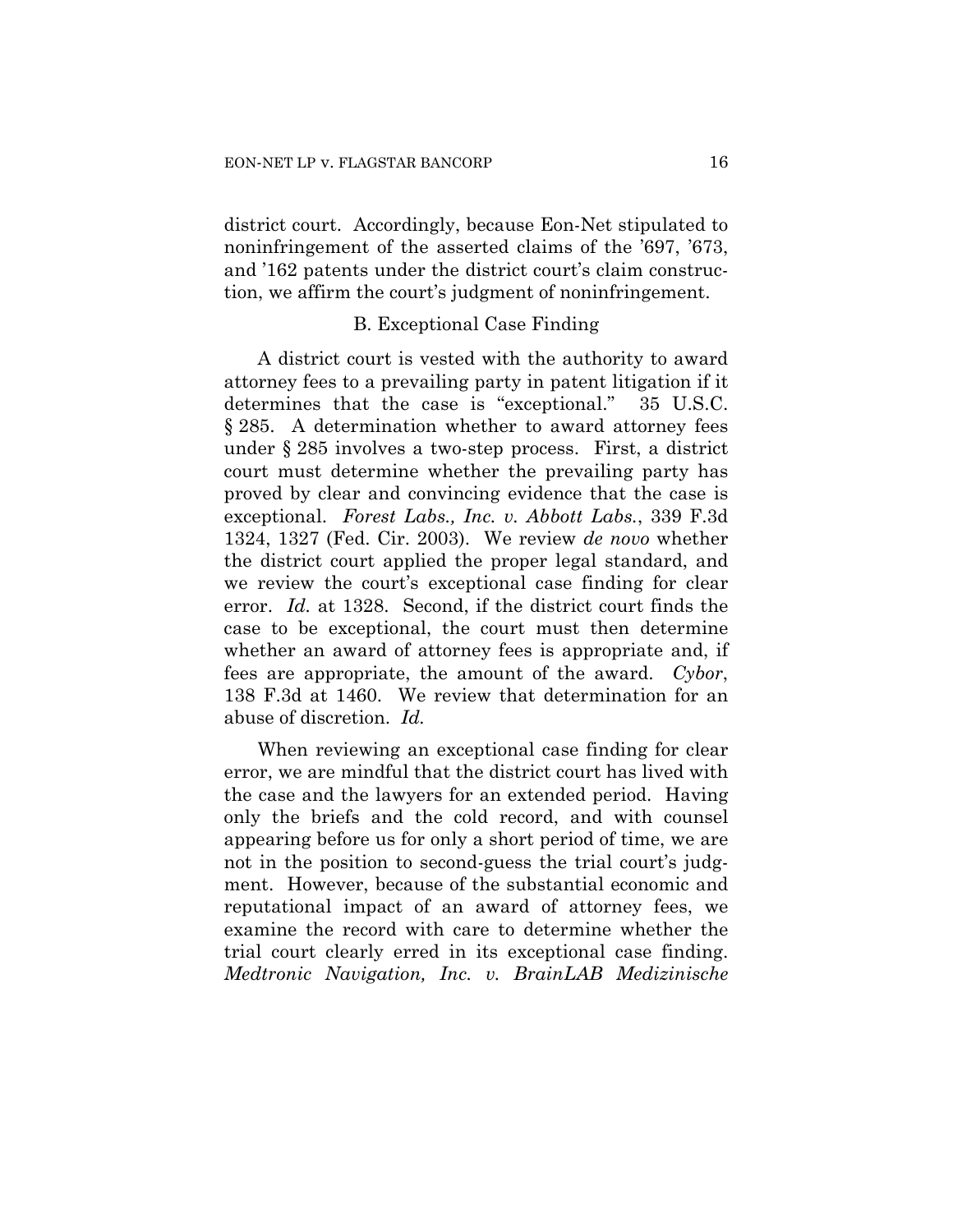*Computersysteme GmbH*, 603 F.3d 943, 953 (Fed. Cir. 2010).

Here, Eon-Net only appeals the district court's exceptional case finding and has not appealed the district court's determination of the amount of attorney fees and costs. Eon-Net argues that the district court clearly erred in its exceptional case finding, asserting that Eon-Net proffered reasonable claim construction positions, that the purpose of its lawsuit—to obtain licensing revenue—was proper, that Eon-Net did not destroy any relevant documents, and that Eon-Net's litigation tactics were not offensive or vexatious. Thus, argues Eon-Net, the district court committed clear error and its exceptional case finding should be reversed.

We disagree. It is undisputed that the district court applied the correct legal standard under 35 U.S.C. § 285. Regarding the court's factual finding, as a general matter, we have observed that many varieties of misconduct can support a district court's exceptional case finding, including lodging frivolous filings and engaging in vexatious or unjustified litigation. *See Takeda Chem. Indus., Ltd. v. Mylan Labs., Inc.*, 549 F.3d 1381, 1387–88 (Fed. Cir. 2008). Indeed, "[l]itigation misconduct and unprofessional behavior may suffice, by themselves, to make a case exceptional under § 285." *Rambus Inc. v. Infineon Techs. AG*, 318 F.3d 1081, 1106 (Fed. Cir. 2003). Absent litigation misconduct or misconduct in securing the patent, sanctions under § 285 may be imposed against the patentee only if both (1) the patentee brought the litigation in bad faith; and (2) the litigation is objectively baseless. *Brooks Furniture Mfg., Inc. v. Dutailer Int'l, Inc.*, 393 F.3d 1378, 1381 (Fed. Cir. 2005).

Here, the district court found that Eon-Net's litigation misconduct and its filing of a baseless infringement action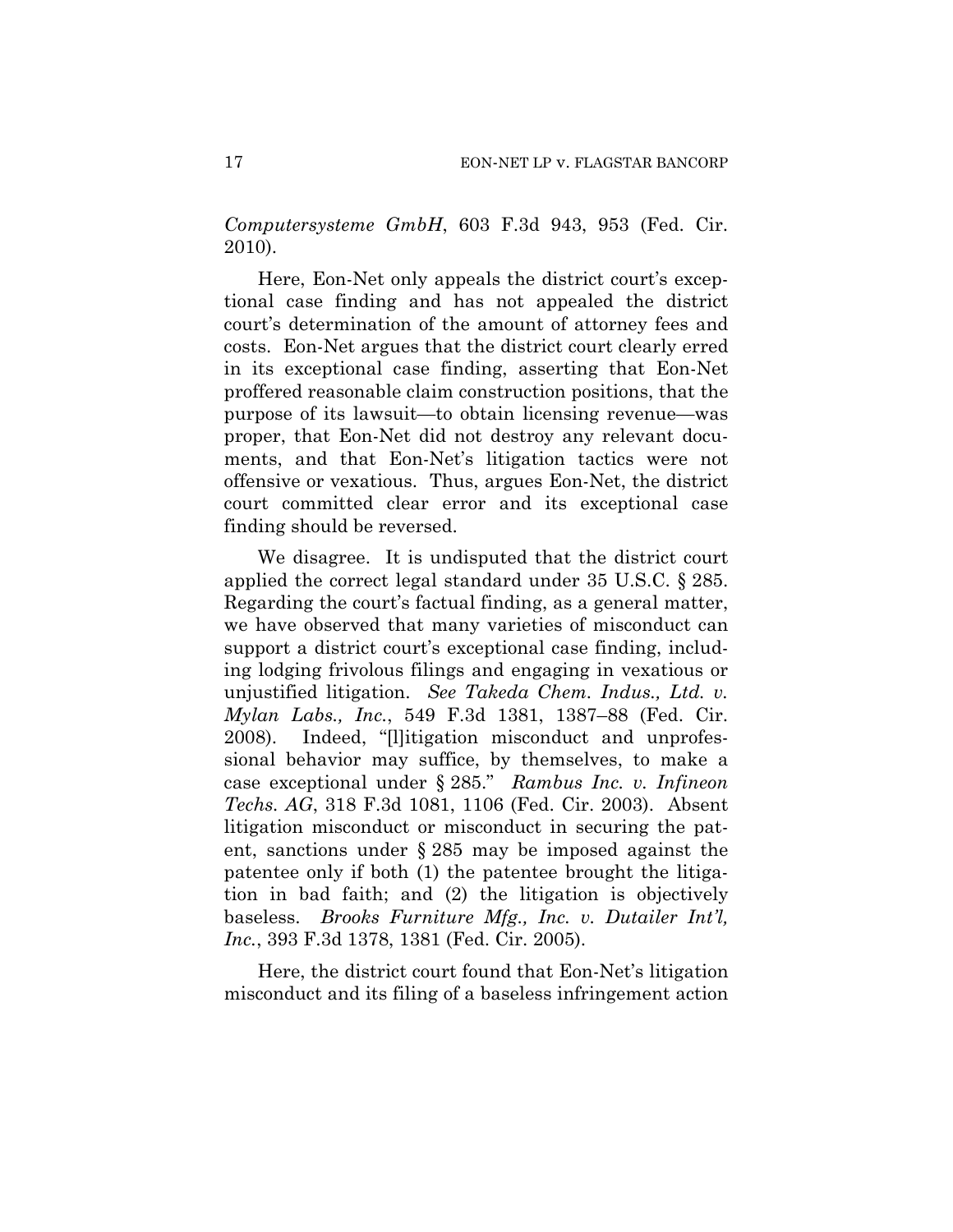in bad faith for an improper purpose warranted an exceptional case finding. We conclude that the district court did not clearly err in so finding and address each category of conduct below.

## 1. Litigation Misconduct

The district court's opinion recounted numerous instances of litigation misconduct. First, the district court found that Eon-Net and its counsel destroyed relevant documents prior to the initiation of its lawsuit against Flagstar and that Eon-Net intentionally did not implement a document retention plan. *Exceptional Case Order*, at 17–18. As recounted by the district court, Eon-Net's principal, Mitchell Medina, testified with regard to document retention, collection, and production that "I don't save anything so I don't have to look" and further testified that Eon-Net and Millennium "have adopted a document retention policy which is that we don't retain any documents" because those companies have "evolved into patent enforcement companies which are involved in the business of litigation." *Id.* at 8–9. Pursuant to this policy, in 2003, Medina and Zimmerman discarded all documents from Millennium's infringement action against Readsoft involving the Patent Portfolio, even though Millennium had other pending cases. *Id.* at 9–10. While Zimmerman asserts on appeal that, after the *Readsoft* case settled, he only "discarded publicly available documents and nonessential documents such as travel-related receipts" and retained "all material non-public documents," Appellant Br. 52, it is impossible to determine the veracity of that statement. And, even if Zimmerman's assertions are true, it is undisputed that Medina and ultimately Eon-Net had an independent duty to preserve evidence during the ongoing lawsuits, *see Sensonics, Inc. v. Aerosonic Corp.*, 81 F.3d 1566, 1575 (Fed. Cir. 1996), and, in light of Medina's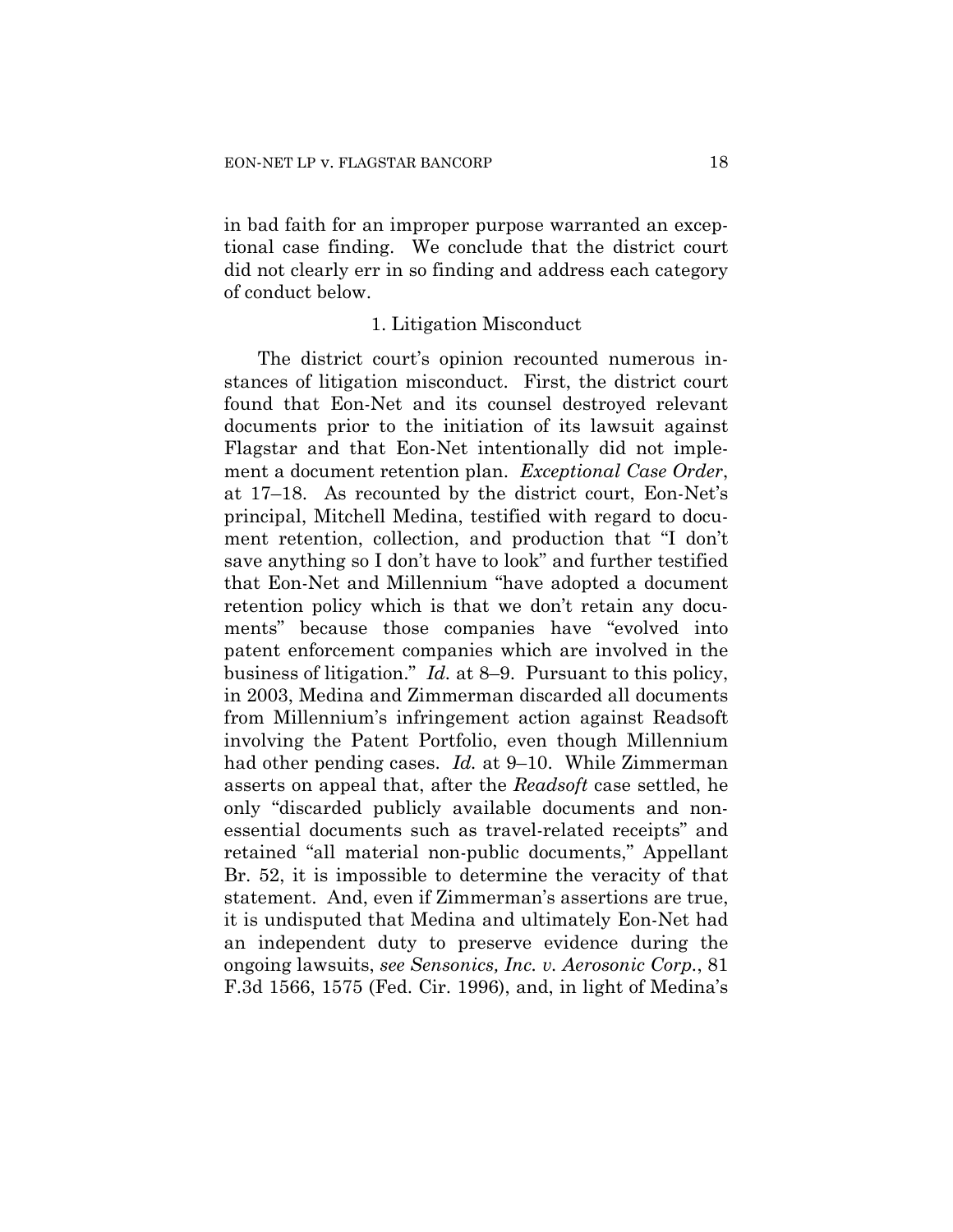testimony, it was not clear error for the district court to conclude that Eon-Net did not observe that duty.

The district court also detailed Eon-Net's litigation tactics. In particular, the district court found that Eon-Net failed to engage the claim construction process in good faith because Eon-Net failed to offer a construction for any disputed claim terms, lodged incomplete and misleading extrinsic evidence with the court, and submitted declarations that contradicted earlier deposition testimony by the declarants. *Exceptional Case Order*, at 15–16. The district court concluded that Eon-Net "attempted to evade a careful analysis of the claim terms through the *Markman* process" after it prevailed in the *Eon-Net I* appeal on the basis that the district court "improperly granted summary judgment without affording Eon-Net notice and an opportunity to argue its position on the scope of the patent claims." *Id.* at 14.

Eon-Net argues that it was not improper to argue that no claim terms of the asserted patents required construction because the district court was not obligated to construe every recited claim term. *See O2 Micro Int'l Ltd. v. Beyond Innovation Tech. Co.*, 521 F.3d 1351, 1362 (Fed. Cir. 2008). While it is certainly true that a district court is not obligated to construe every claim term, Eon-Net ignores the district court's analysis, which is grounded on Eon-Net's failure to engage the claim construction process in good faith, including Eon-Net's submission of incomplete and misleading extrinsic evidence.

Moreover, Eon-Net's failure to engage the claim construction process in good faith was only one of many instances of misconduct detailed by the district court. The district court also found that Medina displayed a "lack of regard for the judicial system" and that Eon-Net and Medina had a "cavalier attitude" towards the "patent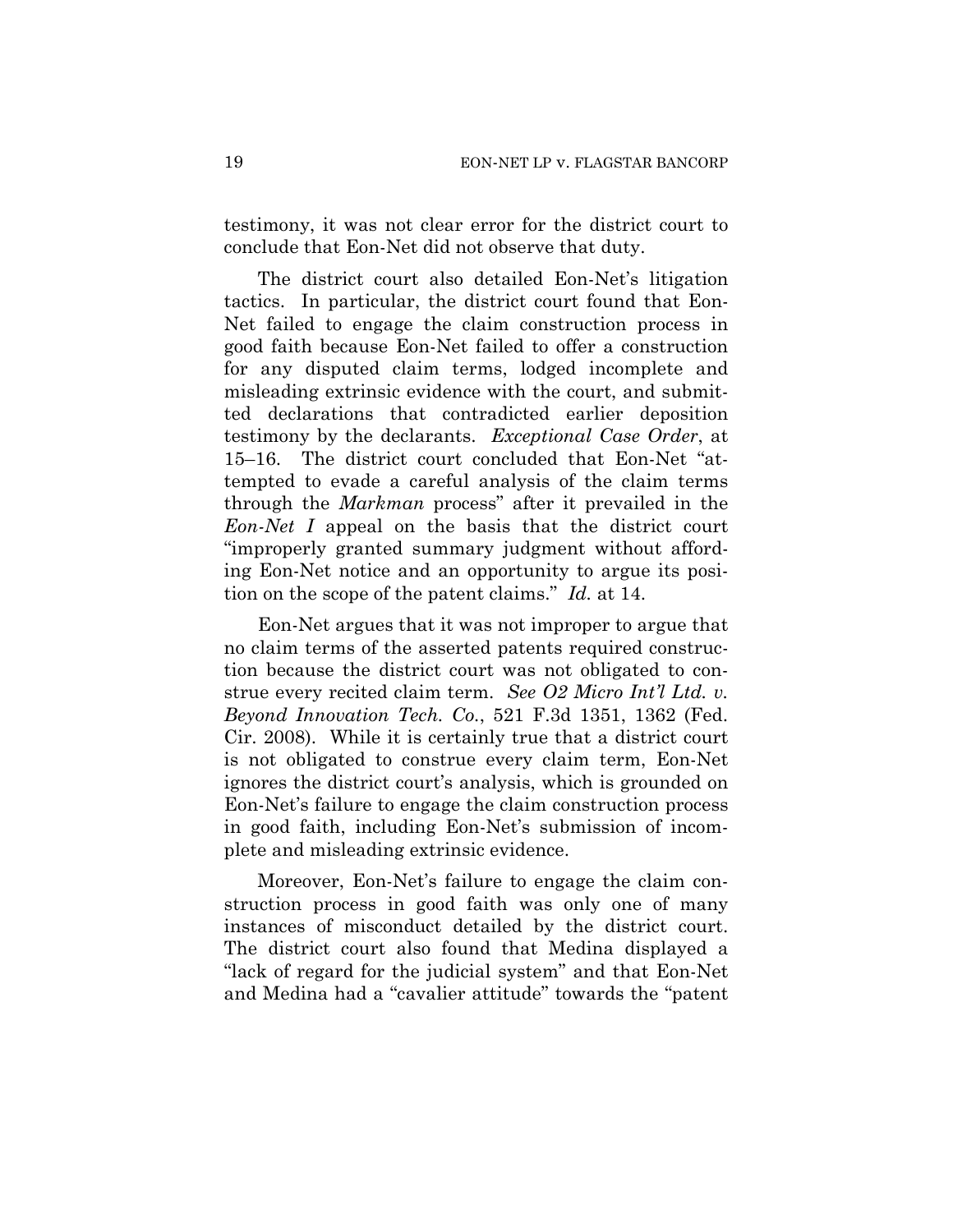litigation process as a whole." *Exceptional Case Order*, at 18–19. As evidence, the district court cited Eon-Net's interrogatory response produced in another case involving the Patent Portfolio which snidely stated that "the skill in the art required is that sufficient to converse meaningfully with Mitchell Medina." *Id.* at 19. In addition, the district court detailed the deposition testimony of Medina, where he complained that his deposition was "an inconvenience and a bother" and fumed that he was "so sick of this stuff by now. I am so sick of this stuff, especially this haggling over stupidities and trivialities which is the name of the game in litigation." *Id.* at 18–19.

Eon-Net argues that the district court should not have considered the interrogatory response as part of its § 285 analysis because the interrogatory response was a "draft" response and was inadvertently served in a different case. The response, however, contains Zimmerman's signature, and there is no indication that Eon-Net amended or withdrew the interrogatory response or, prior to the threat of sanctions in this case, communicated that the response was mistakenly served. Eon-Net also fails to address the district court's findings based on Medina's deposition testimony, and while it might be said that Medina's remarks were only flippant, facetious remarks not intended to offend, the trial court heard all the evidence and made its judgment, which we are not inclined to override. In toto, Eon-Net has failed to show that the district court's findings regarding Eon-Net's litigation misconduct were clearly erroneous.

# 2. Filing Objectively Baseless Litigation in Bad Faith

Eon-Net also challenges the district court's finding that Eon-Net pursued baseless infringement allegations in bad faith and for an improper purpose. In support,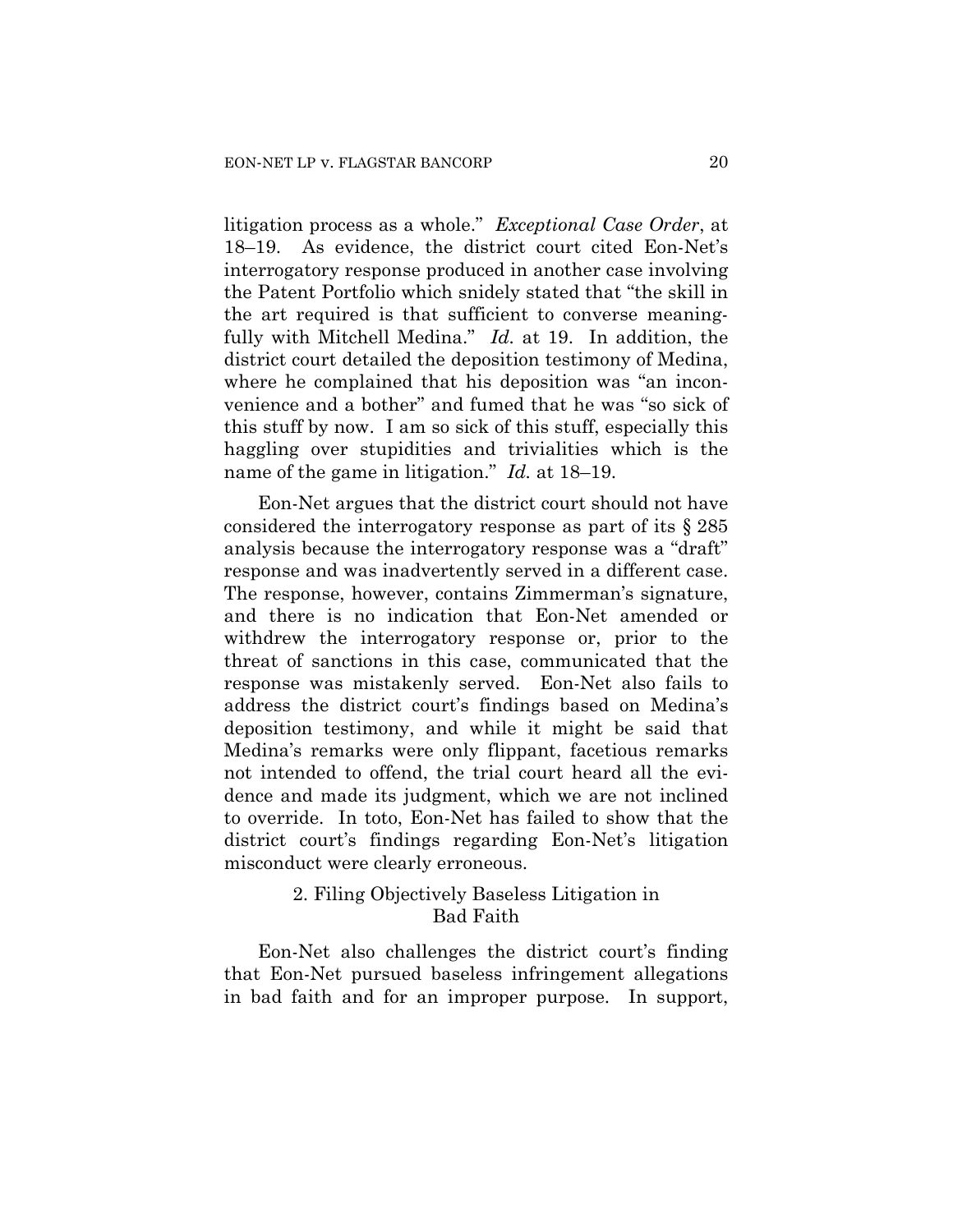Eon-Net points to dictum in our opinion in its prior appeal, where we stated that the written description supports Eon-Net's infringement allegations in this case because it provides "that the hardware for inputting data can include 'a keyboard, a light pen, a mouse, a touch screen, a laser scanner, a microphone, a tablet, a disk drive, a magnetic tape drive, and a modem.'" *Eon-Net I*, 249 F. App'x at 196.

We disagree. As explained above, the written description repeatedly defines the invention as a system for processing information that originates from hard copy documents, and, under this construction, it is undisputed that Flagstar does not infringe any asserted claim of the '697, '673, and '162 patents. Thus, because the written description clearly refutes Eon-Net's claim construction, the district court did not clearly err in finding that Eon-Net pursued objectively baseless infringement claims. *Cf. iLOR v. Google, Inc.*, 631 F.3d 1372, 1378–79 (Fed. Cir. 2011) (reversing finding that the patentee's claim construction position was objectively baseless where "[o]n its face, the claim language does not preclude the patentee's construction," the written description failed to "clearly refute the patentee's construction," and the patentee could reasonably argue that the prosecution history did not preclude its construction).

The dictum from *Eon-Net I* upon which Eon-Net relies does not alter this result. In *Eon-Net I*, we noted that one portion of the written description supported Eon-Net's construction because it discloses that the hardware for inputting document information can include devices other than a scanner, such as a light pen or other device. 249 F. App'x at 196. However, as explained above, the cited passage does not speak to the character of the information processed, which the written description as a whole repeatedly and expressly defines as information originat-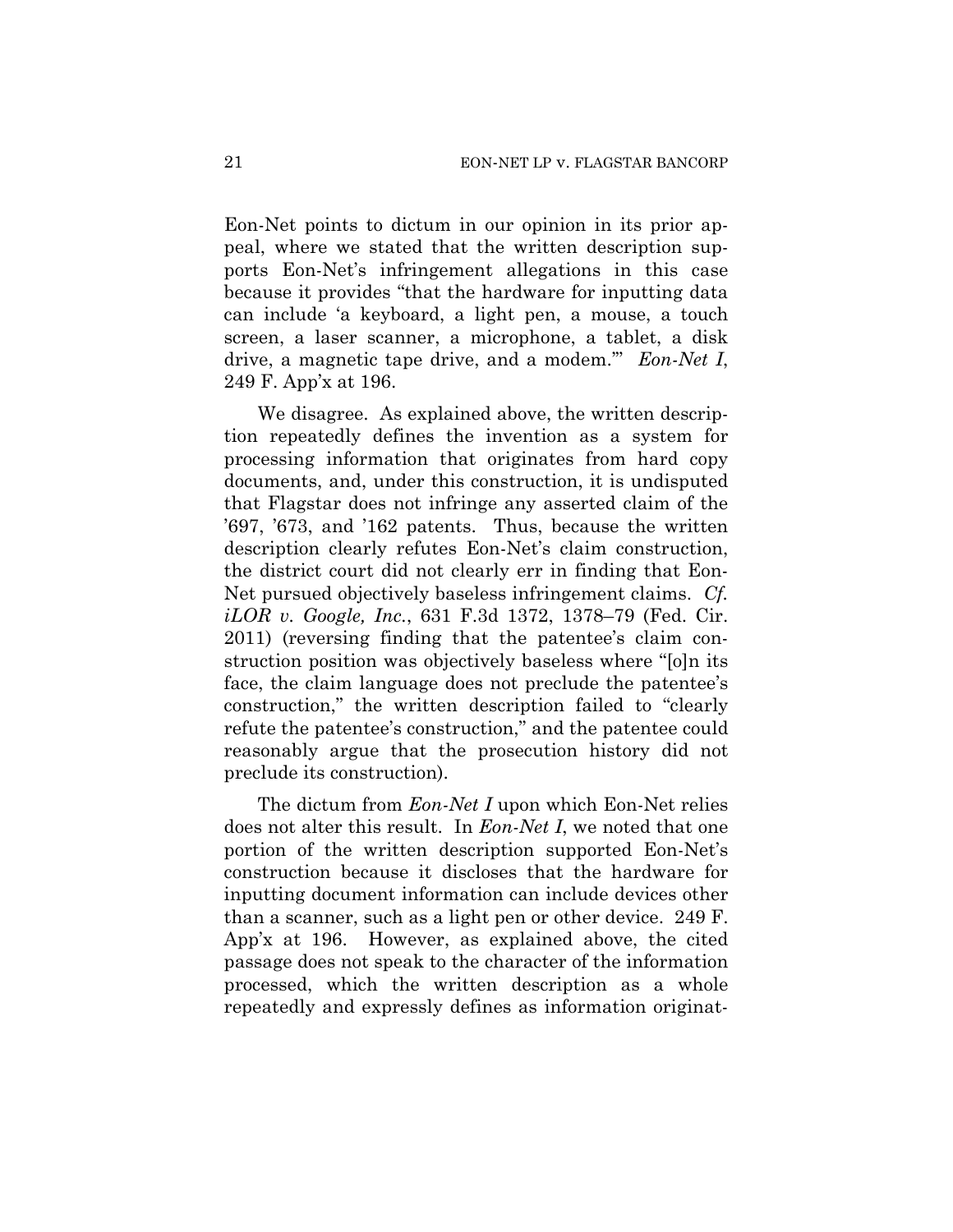ing from a hard copy document. *See Netcraft Corp. v. eBay, Inc.*, 549 F.3d 1394, 1398 (Fed. Cir. 2009) (explaining that disputed claim language "must be read in the context of the entire specification and prosecution history"). Indeed, the *Eon-Net I* opinion expressly leaves open the possibility that, after a full claim construction analysis, the district court could conclude that Eon-Net's claim construction position was baseless, 249 F. App'x at 196, which is what happened in this case on remand.

In addition to finding that Eon-Net filed an objectively baseless infringement action, the district court also determined that Eon-Net filed the lawsuit in bad faith and for an improper purpose. *Exceptional Case Order*, at 16– 17. In particular, the district court found that Eon-Net's case against Flagstar had "indicia of extortion" because it was part of Eon-Net's history of filing nearly identical patent infringement complaints against a plethora of diverse defendants, where Eon-Net followed each filing with a demand for a quick settlement at a price far lower than the cost to defend the litigation. *Id.*

The record supports the district court's finding that Eon-Net acted in bad faith by exploiting the high cost to defend complex litigation to extract a nuisance value settlement from Flagstar. At the time that the district court made its exceptional case finding, Eon-Net and its related entities, Millennium and Glory, had filed over 100 lawsuits against a number of diverse defendants alleging infringement of one or more patents from the Patent Portfolio. *Id.* at 2–4, 16. Each complaint was followed by a "demand for a quick settlement at a price far lower than the cost of litigation, a demand to which most defendants apparently have agreed." *Id.* at 16. In this case, as with the other cases, Eon-Net offered to settle using a license fee schedule based on the defendant's annual sales: \$25,000 for sales less than \$3,000,000; \$50,000 for sales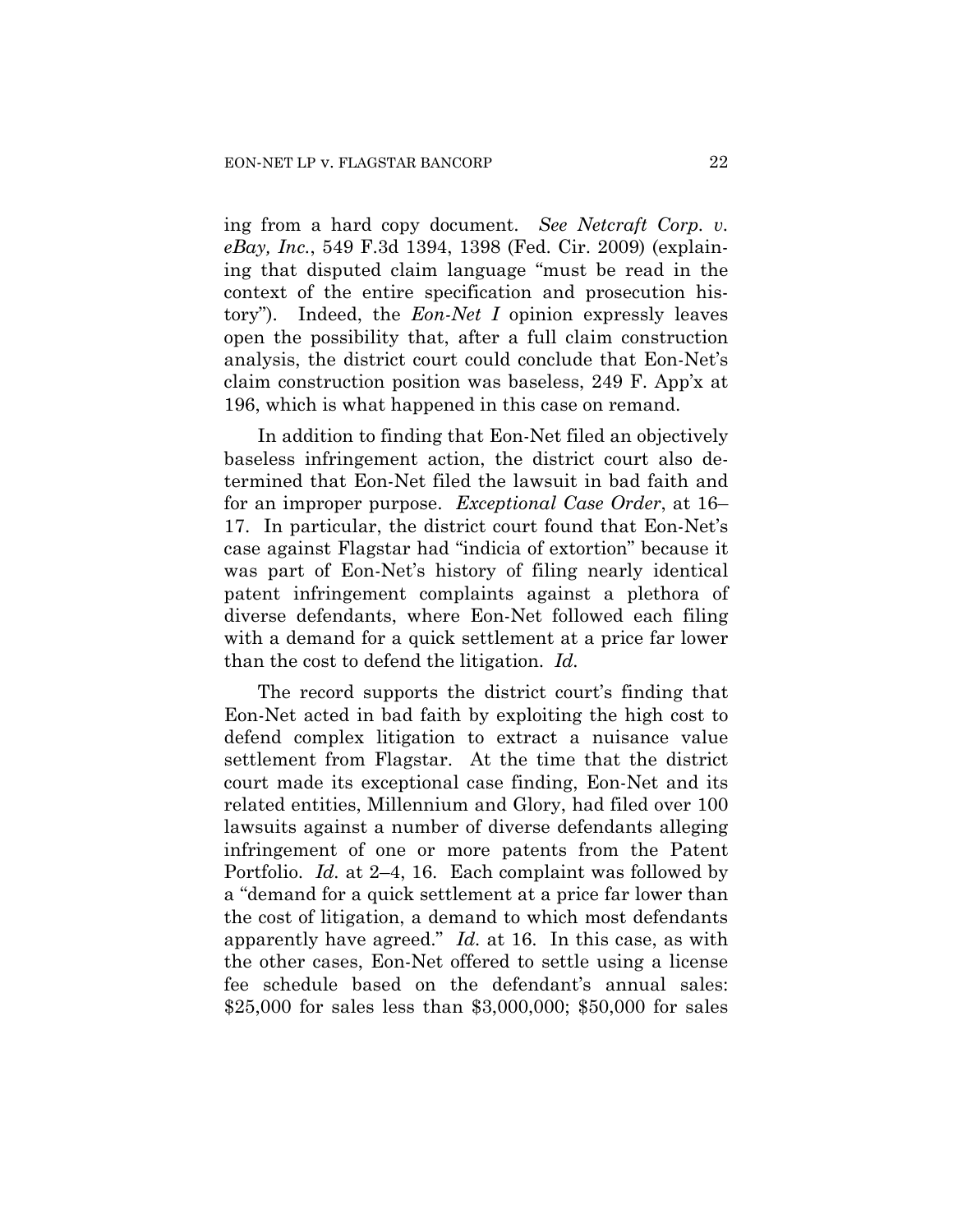between \$3,000,000 and \$20,000,000; and \$75,000 for sales between \$20,000,000 and \$100,000,000. *Rule 11 Sanctions Order*, at 3–4.

Meritless cases like this one unnecessarily require the district court to engage in excessive claim construction analysis before it is able to see the lack of merit of the patentee's infringement allegations. *See Allen Eng'g Corp. v. Bartell Indus., Inc.*, 299 F.3d 1336, 1346 (Fed. Cir. 2002). In this case, Flagstar expended over \$600,000 in attorney fees and costs to litigate this case through claim construction. *Supplemental Order on Fees and Costs*, at 8–11. Viewed against Eon-Net's \$25,000 to \$75,000 settlement offer range, it becomes apparent why the vast majority of those that Eon-Net accused of infringement chose to settle early in the litigation rather than expend the resources required to demonstrate to a court that the asserted patents are limited to processing information that originates from a hard copy document. Thus, those low settlement offers—less than ten percent of the cost that Flagstar expended to defend suit effectively ensured that Eon-Net's baseless infringement allegations remained unexposed, allowing Eon-Net to continue to collect additional nuisance value settlements.

In addition, Eon-Net had the ability to impose disproportionate discovery costs on Flagstar. This is, at least in part, because accused infringers often possess enormous amounts of potentially relevant documents that are ultimately collected and produced. *See In re Nintendo Co.*, 589 F.3d 1194, 1199 (Fed. Cir. 2009). The Federal Rules of Civil Procedure, as well as the local discovery rules and policies of a number of district courts, allow for liberal discovery, and it is not uncommon for an accused infringer to produce millions of pages of documents, collected from central repositories and numerous document custodians. Those discovery costs are generally paid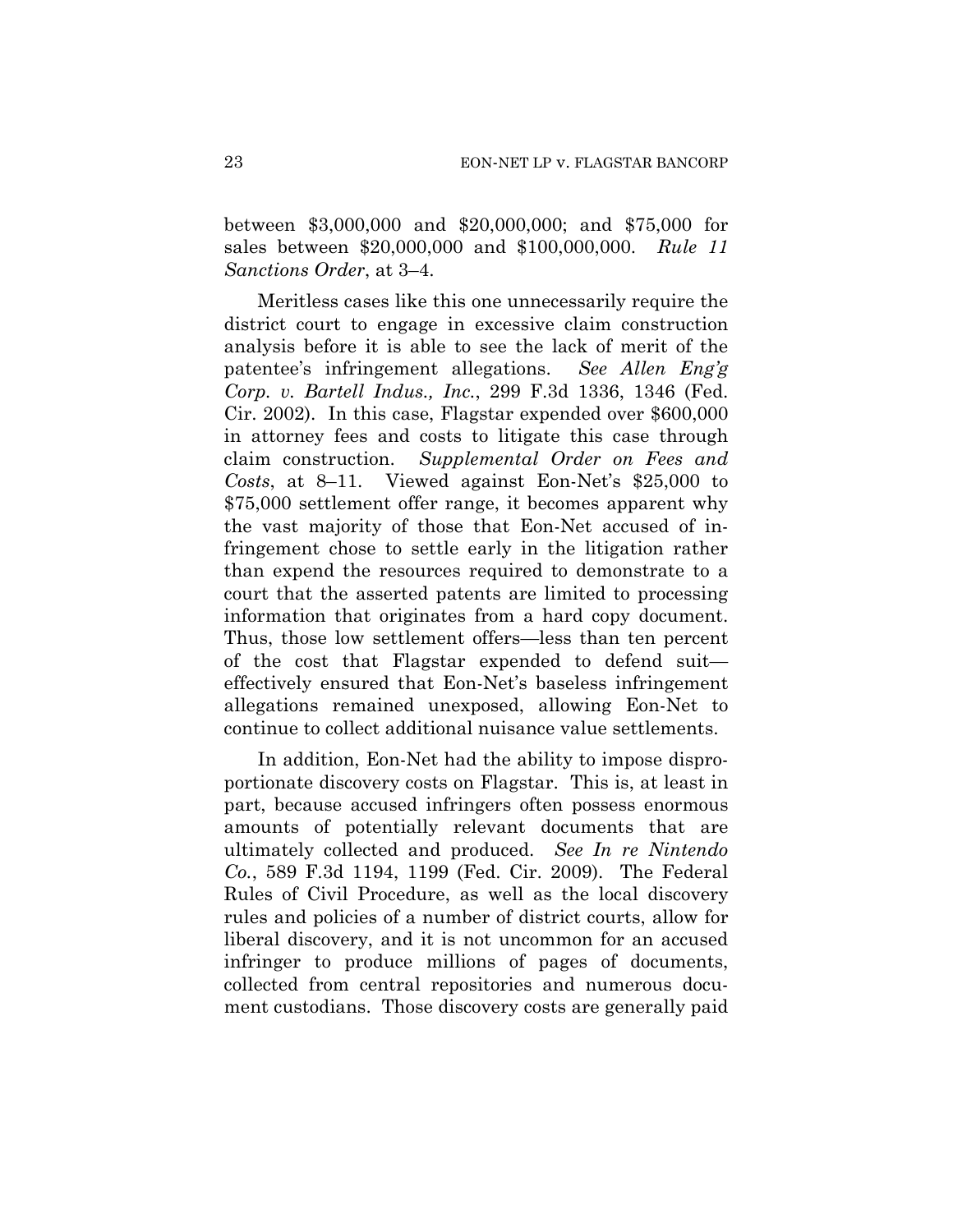by the producing party, *see Oppenheimer Fund, Inc. v. Sanders*, 437 U.S. 340, 358 (1978), increasing the nuisance value that an accused infringer would be willing to settle for in a patent infringement case. In this case, it is notable that the district court stayed all discovery that did not relate to claim construction issues, and, while Flagstar expended over \$600,000 to litigate this case, that amount would have substantially increased if the district court had allowed full discovery.

In addition to its ability to impose high costs to defend against its meritless claims, Eon-Net placed little at risk when filing suit. As a non-practicing entity, Eon-Net was generally immune to counterclaims for patent infringement, antitrust, or unfair competition because it did not engage in business activities that would potentially give rise to those claims. And while Eon-Net risked licensing revenue should its patents be found invalid or if a court narrowly construed the patents' claims to exclude valuable targets, Eon-Net did not face any business risk resulting from the loss of patent protection over a product or process. Its patents protected only settlement receipts, not its own products.

Eon-Net argues that it is not improper for a patentee to vigorously enforce its patent rights or offer standard licensing terms, and Eon-Net is correct. But the appetite for licensing revenue cannot overpower a litigant's and its counsel's obligation to file cases reasonably based in law and fact and to litigate those cases in good faith. Here, the district court did not clearly err when it found that Eon-Net filed an objectively baseless infringement action against Flagstar and brought that action in bad faith, specifically to extract a nuisance value settlement by exploiting the high cost imposed on Flagstar to defend against Eon-Net's baseless claims. It also appears that in filing this case, Zimmerman merely followed the direction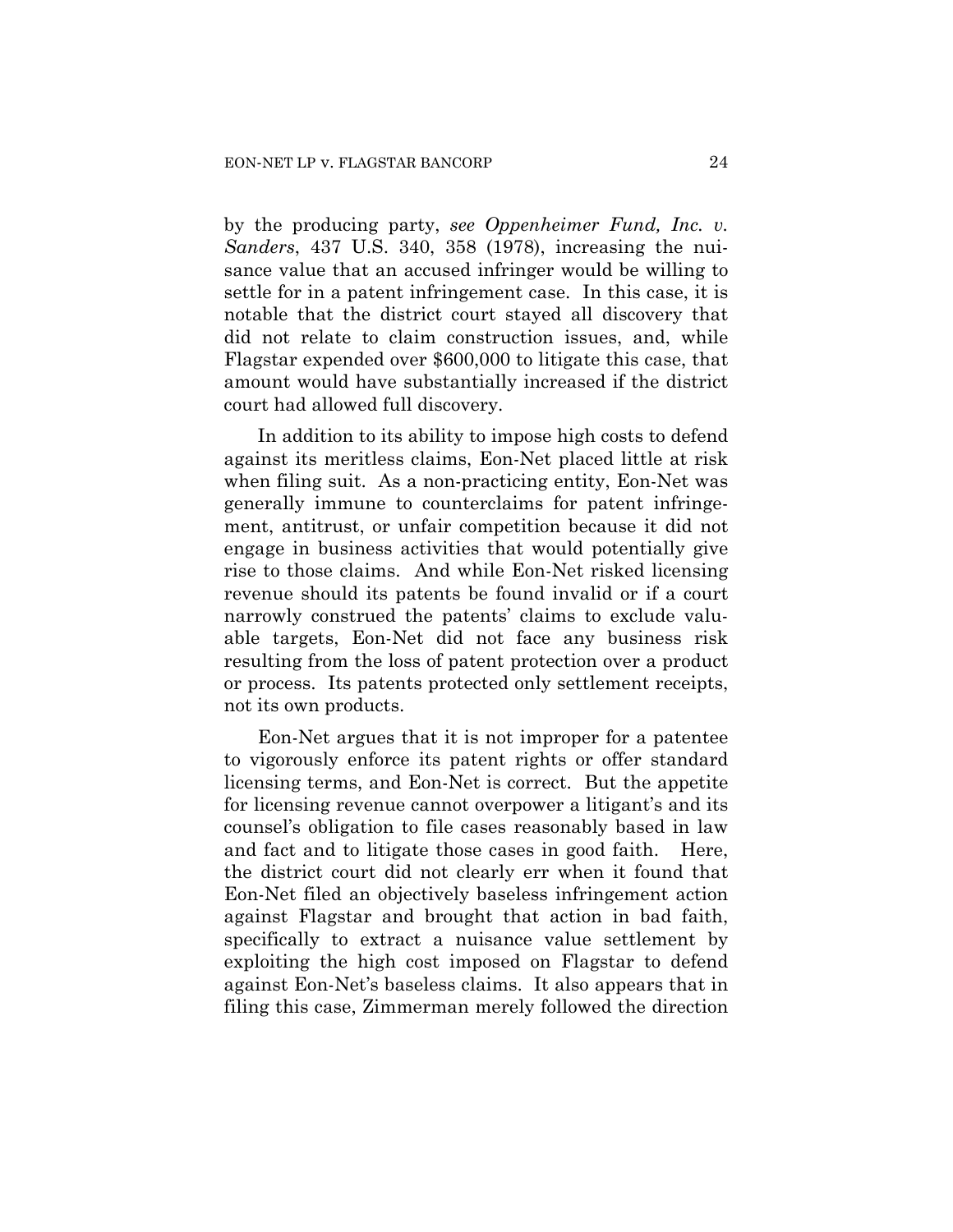of his client, Medina, who Zimmerman characterized at oral argument as "difficult to control." Oral Arg. at 28:05- 28:20, *available at* http://oralarguments.cafc.uscourts.gov/default.aspx?fl=20 09-1308.mp3. But an attorney, in addition to his obligation to his client, also has an obligation to the court and should not blindly follow the client's interests if not supported by law and facts. In these circumstances, coupled with the district court's supported findings regarding Eon-Net's litigation misconduct, we conclude that the district court did not clearly err in its exceptional case finding.

## C. Rule 11 Sanctions

Eon-Net also appeals the district court's imposition of Rule 11 sanctions. We apply the law of the regional circuit, here the Ninth Circuit, to review an award of Rule 11 sanctions. *Power Mosfet Techs., L.L.C. v. Siemens AG*, 378 F.3d 1396, 1406–07 (Fed. Cir. 2004). Before a district court awards Rule 11 sanctions under Ninth Circuit law, the district court must determine that the complaint is "legally or factually 'baseless' from an objective perspective" and that the attorney failed to conduct a "reasonable and competent inquiry" before filing the complaint. *Christian v. Mattel, Inc.*, 286 F.3d 1118, 1127 (9th Cir. 2002) (quoting *Buster v. Greisen*, 104 F.3d 1186, 1190 (9th Cir. 1997)). We review all aspects of a district court's imposition of Rule 11 sanctions under an abuse of discretion standard. *Cooter & Gell v. Hartmax Corp.*, 496 U.S. 384, 405 (1990).

The district court imposed Rule 11 sanctions against Zimmerman and Eon-Net because it found that Eon-Net's infringement allegations were legally baseless and that Eon-Net and Zimmerman failed to perform a reasonable pre-suit investigation. Eon-Net argues that its claim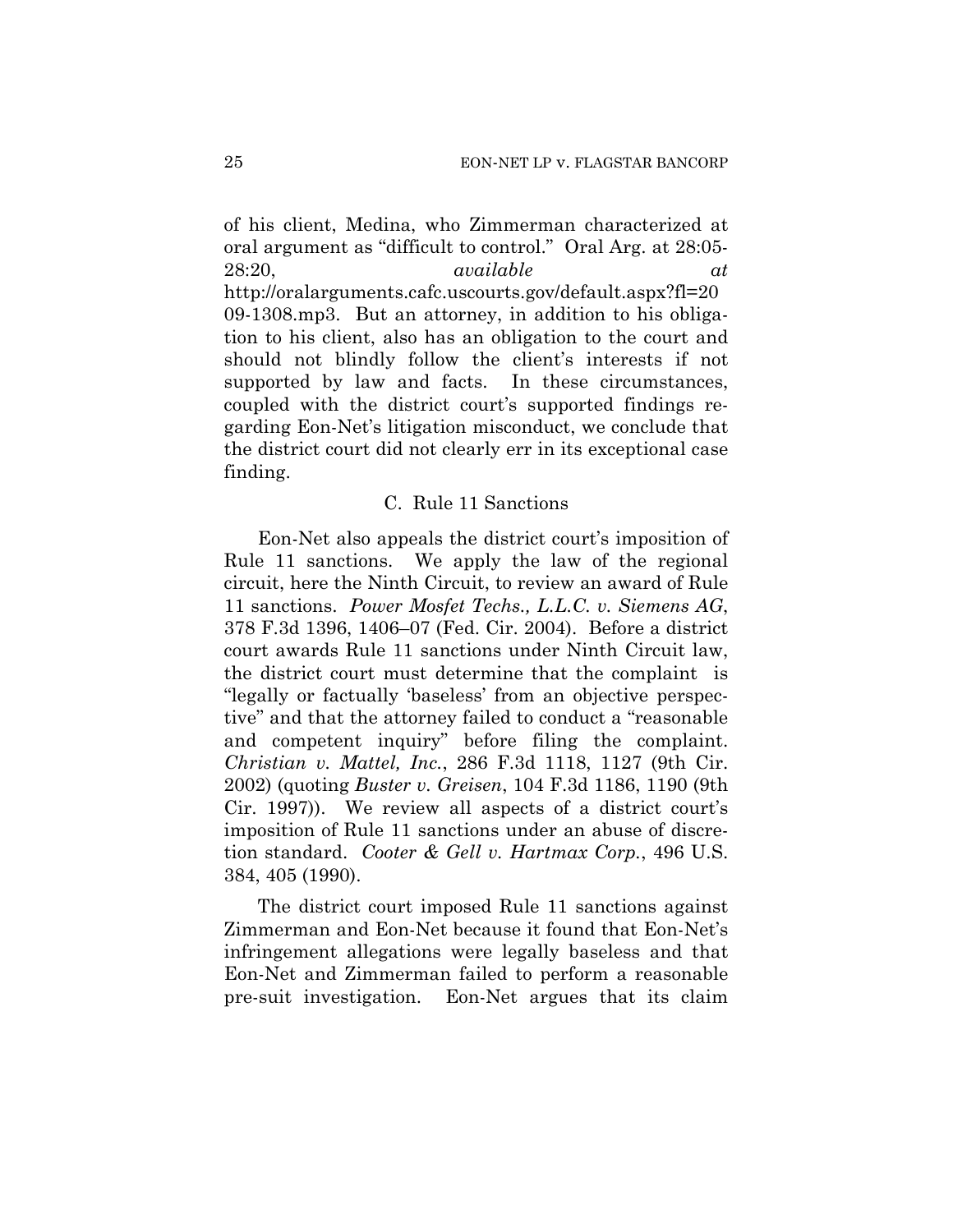construction was not objectively baseless. As explained above, however, the district court did not clearly err in concluding that Eon-Net's infringement allegations were objectively baseless, and, for the same reasons, the district court did not abuse its discretion in finding that Eon-Net's infringement allegations were legally baseless.

Regarding Eon-Net's pre-suit investigation, Zimmerman claims that he compared Flagstar's website and the website's publicly-available source code to each limitation of the asserted claims and generated a claim chart. Thus, Eon-Net and Zimmerman argue that the district court abused its discretion in finding that Zimmerman failed to conduct a reasonable pre-suit investigation.

We disagree. We noted in *Eon-Net I* that "[t]here is really no dispute that Eon-Net's counsel did examine portions of Flagstar's website and, based on his experience, concluded that it worked in a manner that infringed the '697 patent." 249 F. App'x at 196. A reasonable presuit investigation, however, also requires counsel to perform an objective evaluation of the claim terms when reading those terms on the accused device. *See Q-Pharma, Inc. v. Andrew Jergens Co.*, 360 F.3d 1295, 1300–01 (Fed. Cir. 2004); *S. Bravo Sys., Inc. v. Containment Techs. Corp.*, 96 F.3d 1372, 1375 (Fed. Cir. 1996). The district court concluded that the written description expressly defines the invention as a system for processing information originating from hard copy documents, *Claim Construction Opinion*, at 17–19, finding that Eon-Net's contrary claim construction position "borders on the illogical" and that "[t]he specification exposes the frivolity of Eon-Net's claim construction position." *Rule 11 Sanctions Order*, at 12–13. For the reasons stated above, those findings were not clearly erroneous. Accordingly, Eon-Net has failed to meet its high burden to show that the dis